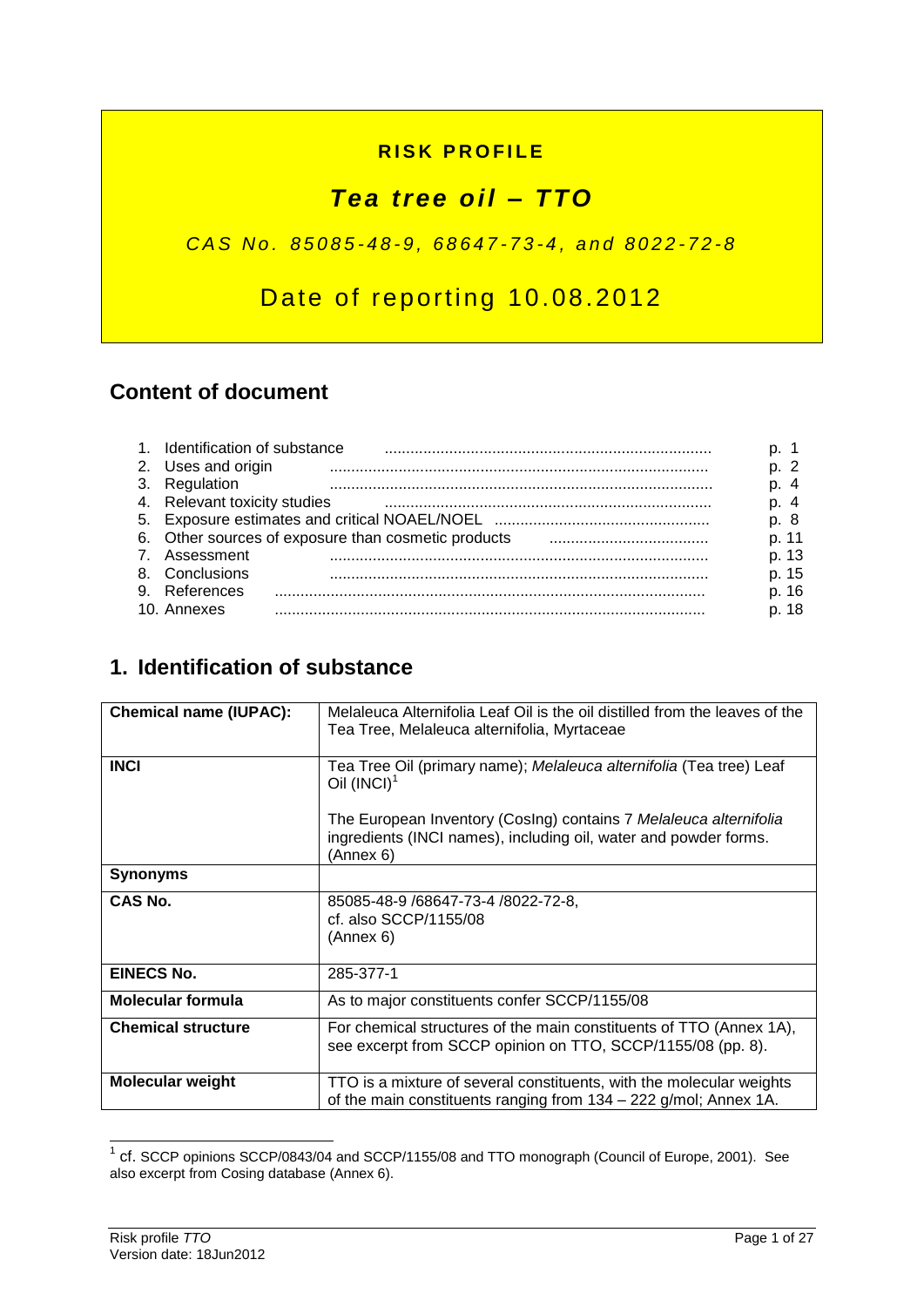| <b>Contents (if relevant)</b>    | TTO consists of more than 100 constituents (mainly mono-terpenes,<br>sesquiterpenes and their alcohols). ISO 4730:2004 specifies levels of<br>14 major components (80-90% of the oil). Terpinen-4-ol, which is said<br>to be responsible for most of the antimicrobial activity, has to be<br>maintained at a minimum level of 30%, cf. German regulation (BfR,<br>2003). See also SCCP/1155/08, SCCP/0843/04 and Annex 1B. |
|----------------------------------|-----------------------------------------------------------------------------------------------------------------------------------------------------------------------------------------------------------------------------------------------------------------------------------------------------------------------------------------------------------------------------------------------------------------------------|
| <b>Physiochemical properties</b> | See TTO monograph (Council of Europe, 2001) and SCCP opinions<br>on TTO, SCCP/0843/04 and SCCP/1155/08 (section 3.1).                                                                                                                                                                                                                                                                                                       |

# **2. Uses and origin**

| <b>Uses</b> | <b>Cosmetic products:</b><br>➤                                                                                                                                                                                                                                                                                                                                                                                             |
|-------------|----------------------------------------------------------------------------------------------------------------------------------------------------------------------------------------------------------------------------------------------------------------------------------------------------------------------------------------------------------------------------------------------------------------------------|
|             | Functions according to                                                                                                                                                                                                                                                                                                                                                                                                     |
|             | Cosing database <sup>2</sup> :                                                                                                                                                                                                                                                                                                                                                                                             |
|             | Antioxidant - Inhibits reactions promoted by oxygen, thus<br>$\overline{\phantom{a}}$<br>avoiding oxidation and rancidity                                                                                                                                                                                                                                                                                                  |
|             | Perfuming - Used for perfume and aromatic raw<br>materials                                                                                                                                                                                                                                                                                                                                                                 |
|             | Others:                                                                                                                                                                                                                                                                                                                                                                                                                    |
|             | Other functions and uses <sup>3</sup> (SCCP/1155/2008, pp. 14; TTO<br>monograph, Council of Europe, 2001).                                                                                                                                                                                                                                                                                                                 |
|             | Concentrations of TTO being applied                                                                                                                                                                                                                                                                                                                                                                                        |
|             | "TTO is not currently subject to any constraint for the use in cosmetic<br>products. It is sold undiluted and highly concentrated to the public.<br>Furthermore, the oil is used as ingredient of cosmetics"<br>(SCCP/1155/08, pp. 14).                                                                                                                                                                                    |
|             | According to the Australian Tea Tree Industry Association (ATTIA) /<br>Rural Industry Research and Development Corporation (RIRDC),<br>typical concentration of TTO in cosmetic products are:                                                                                                                                                                                                                              |
|             | moisturisers (1.25%)<br>٠<br>body lotions (1.25%)<br>$\bullet$<br>shampoos and conditioners, mouth washes (0.2%)<br>$\bullet$<br>face cleansing washes (0.7%)<br>$\bullet$<br>hand washes (0.7%)<br>$\bullet$<br>soaps $(2%)$<br>$\bullet$<br>foot sprays (2%)<br>$\bullet$<br>foot powders (1%)<br>$\bullet$<br>shaving products (2%)<br>$\bullet$<br>post-waxing treatments (1.25%) and<br>$\bullet$<br>deodorants (2%). |

 2 Applicable to the *Melaleuca Alternifolia* **leaf oil**. For CosIng functions of other parts of the plant, see Annex 6. 3 No cosmetic function was provided by the applicant: Australian Tea Tree Industry Association (ATTIA),

SCCP/1155/08 (pp. 14).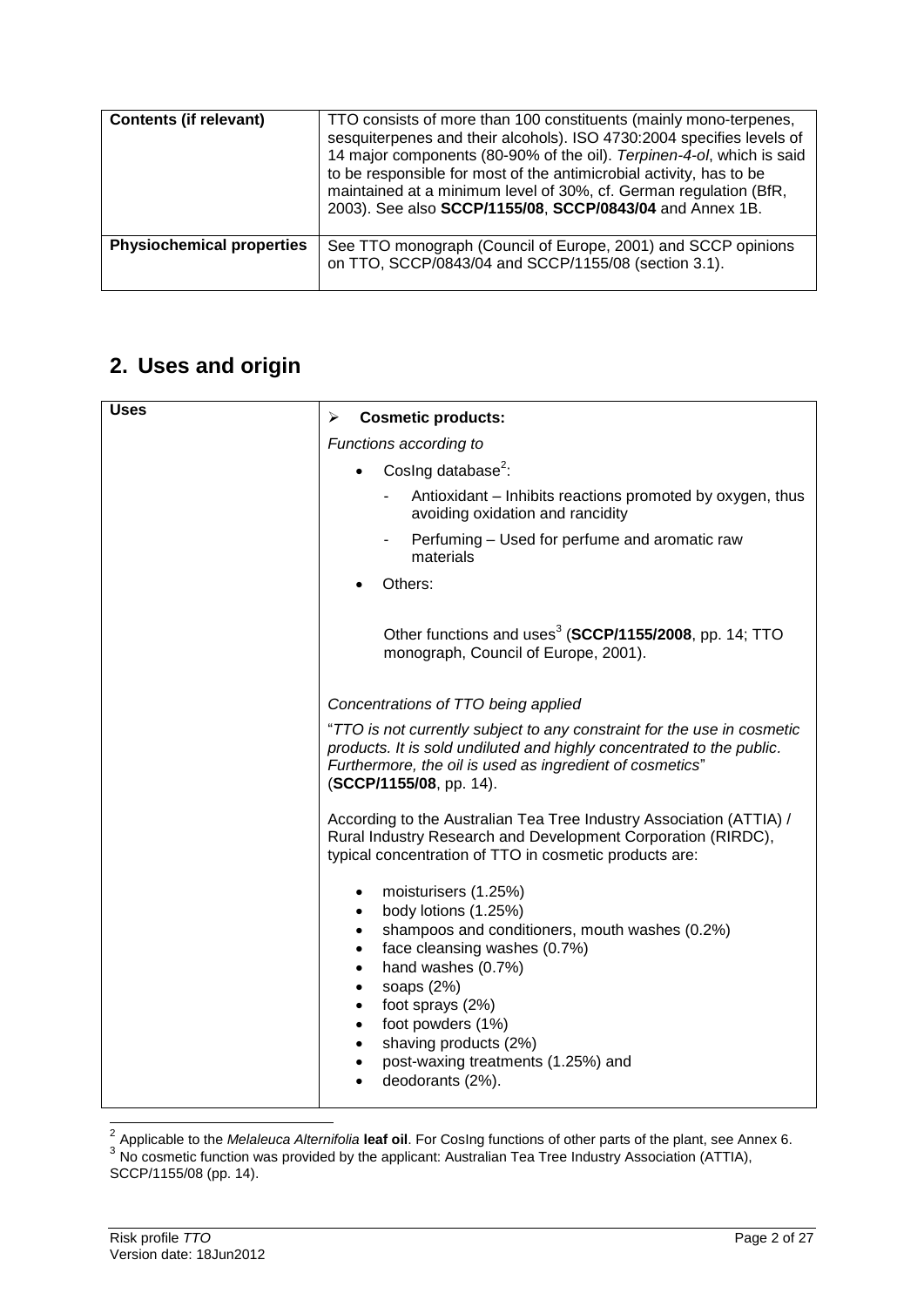|                                            | RIRDC [online].                                                                                                                                                                                                                                                                                                                                      |
|--------------------------------------------|------------------------------------------------------------------------------------------------------------------------------------------------------------------------------------------------------------------------------------------------------------------------------------------------------------------------------------------------------|
|                                            | Frequency of use                                                                                                                                                                                                                                                                                                                                     |
|                                            | The Environmental Working Group (EWG) cosmetic database lists<br>910 cosmetic products containing TTO (i.e. Melaleuca Alternifolia<br>(Tea Tree) Leaf Oil):                                                                                                                                                                                          |
|                                            | facial moisturizer/ treatment (91 products)<br>moisturizer (91 products)<br>$\bullet$<br>facial cleanser (88 products)<br>$\bullet$<br>toners/ astringents (60 products)<br>(EWG's Skin Deep [online])                                                                                                                                               |
|                                            | A survey by the Swedish Medicinal Products Agency (MPA) in 1999<br>revealed 112 products containing TTO at concentrations of 0.3% to<br>100% (TTO monograph, Council of Europe, 2001). The German<br>codecheck.info database (search phrase: "Melaleuca Alternifolia")<br>lists 532 cosmetic products.                                               |
|                                            | Food<br>➤                                                                                                                                                                                                                                                                                                                                            |
|                                            | There are no natural food sources of tea tree oil.                                                                                                                                                                                                                                                                                                   |
|                                            | Several incidences of oral poisoning in children and adults have been<br>reported, but no deaths (cited in Carson et al., 2006). Because of its<br>toxicity, TTO should never be swallowed (American Cancer Society<br>[online]).                                                                                                                    |
|                                            | <b>Medicinal products</b><br>➤                                                                                                                                                                                                                                                                                                                       |
|                                            | It should be noted that TTO does not have marketing authorization as<br>a pharmaceutical product.                                                                                                                                                                                                                                                    |
|                                            | Because TTO is an unproven treatment, there is no established dose,<br>but for certain medical conditions with possible benefits, TTO is used<br>at concentrations in the range of 5-100%:                                                                                                                                                           |
|                                            | - Nail fungus ( <i>onychomycosis</i> ): 100% TTO solution applied twice daily<br>for six months.<br>- Athlete's foot (tinea pedis): 25% or 50% TTO solution applied twice<br>daily for one month has been used. 10% TTO cream applied twice<br>daily for one month has also been used.<br>- Acne: 5% TTO gel applied daily.<br>MedlinePlus [online]. |
|                                            | The Swedish MPA has registered three TTO containing products as<br>"natural medicinal products (SCCP/1155/2008, pp. 14). In the UK,<br>"Melaleuca Oil" is on "list B: consolidated list of substances which are<br>present in authorized medicines for general sale" (MHRA [online]).                                                                |
|                                            | Other products<br>➤                                                                                                                                                                                                                                                                                                                                  |
| Origin<br>Natural (exo /endo)<br>Synthetic | TTO is the oil obtained by steam distillation of the foliage and terminal<br>branchlets of Melaleuca alternifolia, Melaleuca linariifolia and<br>Melaleuca dissitiflora, as well as other species of Melaleuca (Carson<br>et al., 2006; BfR, 2003). The M. alternifolia species is unique to<br>Australia and native to Northern New South Wales.    |
|                                            | See also SCCP opinion SCCP/1155/08.                                                                                                                                                                                                                                                                                                                  |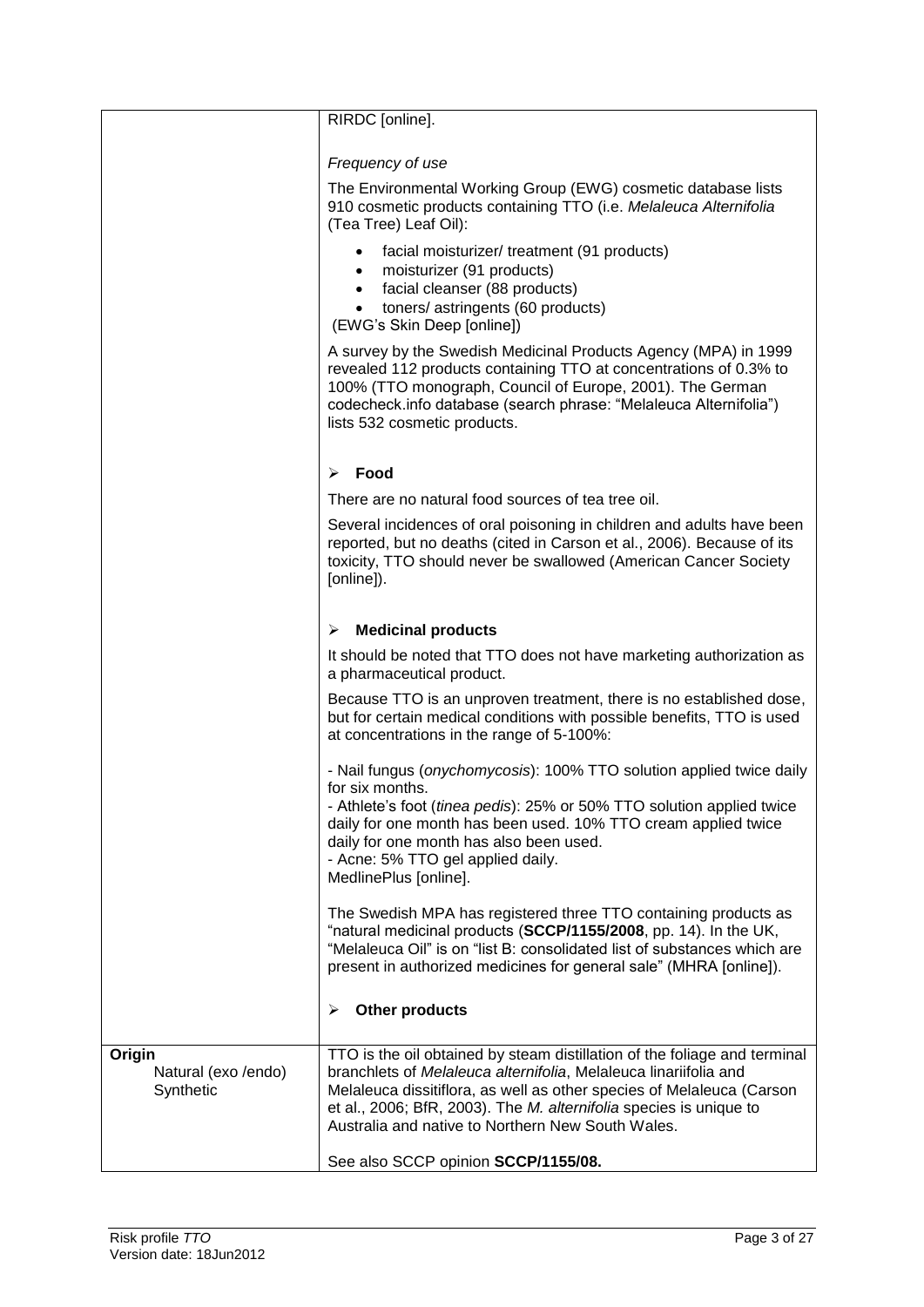# **3. Regulation**

| <b>Norway</b>            | Area of allowance <sup>4</sup> :<br>Special limitations: | Mouth care products (max 0.5 %; w/w)<br>All other cosmetics (max. 2 %)<br>Must not be used in products meant for<br>children less than 12 years old |
|--------------------------|----------------------------------------------------------|-----------------------------------------------------------------------------------------------------------------------------------------------------|
| EU                       | No regulation                                            |                                                                                                                                                     |
| <b>Rest of the world</b> | No regulation                                            |                                                                                                                                                     |

# **4. Relevant toxicity studies**

| <b>Absorption</b><br><b>Skin</b><br>GI tractus | TTO is not a single chemical but a mixture - some constituents are known<br>to penetrate the skin, whereas others do not. Extrapolations from in vitro<br>tests of the constituents of TTO with potentially varying bioavailabilities<br>need to be considered with caution (Nielsen, 2008).<br>Both exposure time and type of formulation have significant influence on<br>dermal absorption of TTO (SCCP/1155/2008, pp. 28; see Annex 2). In an<br>in vitro human epidermal skin model, only two components of TTO were<br>able to penetrate the entire thickness of the epidermal preparation:<br>terpinen-4-ol and a-terpineol. Both substances reached the subcutaneous<br>fat layer within 1 h and 2 h, respectively, whereas some of the other<br>components were detectable at lower levels upon prolonged exposure<br>(SCCP/1155/08, pp. 26).<br>Clinical data support the notion that percutaneous absorption of some<br>constituents of TTO could lead to a considerable systemic exposure from<br>cosmetic products, but the magnitude remains uncertain. SCCP/1155/08<br>(pp. 36) concluded in 2008 that: "Should reliable data on percutaneous<br>absorption covering relevant concentrations and cosmetic formulations be<br>provided, the SCCP anticipates a reassessment of the safety of tea tree<br>oil". SCCS also commented that: "None of the available studies were<br>adequate to assess exposure (magnitude) of TTO from cosmetic<br>products" (SCCP/1155/08).<br>For (hypothetical) exposure estimation, two skin penetration studies are<br>cited in the SCCP opinion SCCP/1155/08 (pp. 42) (Cross & Roberts,<br>2005; Cross et al., 2008), with a measured dermal absorption rate of<br>3% for TTO.<br>Other dermal absorption studies of different components of TTO are |
|------------------------------------------------|-------------------------------------------------------------------------------------------------------------------------------------------------------------------------------------------------------------------------------------------------------------------------------------------------------------------------------------------------------------------------------------------------------------------------------------------------------------------------------------------------------------------------------------------------------------------------------------------------------------------------------------------------------------------------------------------------------------------------------------------------------------------------------------------------------------------------------------------------------------------------------------------------------------------------------------------------------------------------------------------------------------------------------------------------------------------------------------------------------------------------------------------------------------------------------------------------------------------------------------------------------------------------------------------------------------------------------------------------------------------------------------------------------------------------------------------------------------------------------------------------------------------------------------------------------------------------------------------------------------------------------------------------------------------------------------------------------------------------------------------------------------------------------------------------------|
| <b>Distribution</b>                            | briefly reviewed in SCCP/1155/08 (pp. 25 -pp. 28).<br>Cf. SCCP/1155/08 and TTO monograph (Council of Europe, 2001).                                                                                                                                                                                                                                                                                                                                                                                                                                                                                                                                                                                                                                                                                                                                                                                                                                                                                                                                                                                                                                                                                                                                                                                                                                                                                                                                                                                                                                                                                                                                                                                                                                                                                   |
|                                                |                                                                                                                                                                                                                                                                                                                                                                                                                                                                                                                                                                                                                                                                                                                                                                                                                                                                                                                                                                                                                                                                                                                                                                                                                                                                                                                                                                                                                                                                                                                                                                                                                                                                                                                                                                                                       |
| <b>Metabolism</b>                              | Cf. SCCP/1155/08 and TTO monograph (Council of Europe, 2001).                                                                                                                                                                                                                                                                                                                                                                                                                                                                                                                                                                                                                                                                                                                                                                                                                                                                                                                                                                                                                                                                                                                                                                                                                                                                                                                                                                                                                                                                                                                                                                                                                                                                                                                                         |
| <b>Excretion</b>                               | Cf. SCCP/1155/08 and TTO monograph (Council of Europe, 2001).                                                                                                                                                                                                                                                                                                                                                                                                                                                                                                                                                                                                                                                                                                                                                                                                                                                                                                                                                                                                                                                                                                                                                                                                                                                                                                                                                                                                                                                                                                                                                                                                                                                                                                                                         |
| <b>Local toxic effects</b>                     | Taken from SCCP/1155/08 and TTO monograph (Council of Europe,                                                                                                                                                                                                                                                                                                                                                                                                                                                                                                                                                                                                                                                                                                                                                                                                                                                                                                                                                                                                                                                                                                                                                                                                                                                                                                                                                                                                                                                                                                                                                                                                                                                                                                                                         |

<sup>————————————————————&</sup>lt;br><sup>4</sup> Cf. The Norwegian Cosmetics Regulation. Products containing TTO at higher levels used to fall under the regulations of medicinal products in general. In Norway, products cannot be sold as cosmetic products claiming at the same time an effect against acne (TTO monograph, Council of Europe, 2001, pp. 2 and Appendix 5 therein: "New regulations in Nordic countries", pp.  $9 - 10$ ).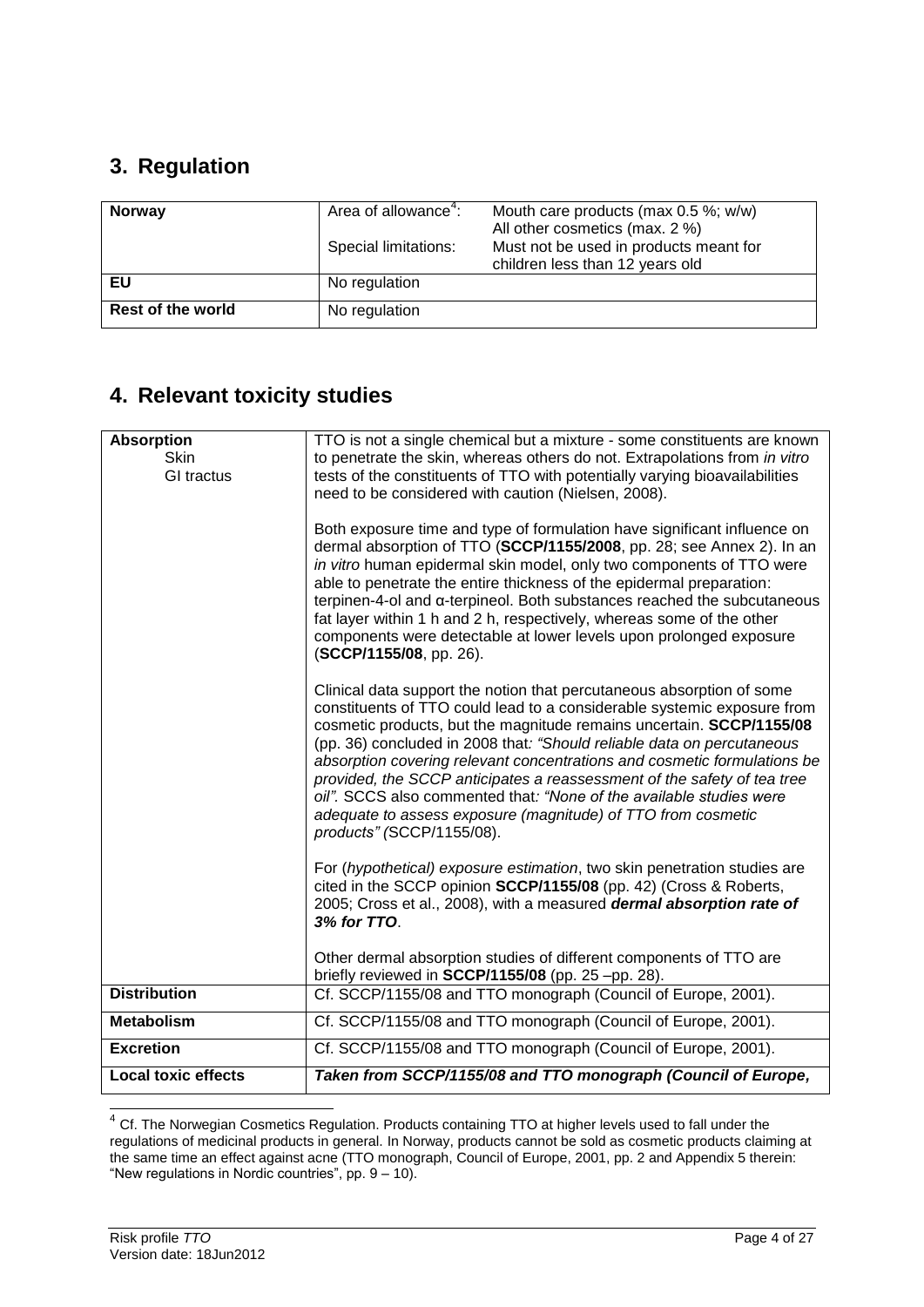| Irritation                             | 2001)                                                                                                                                                                                                                                                                                                                                                                                                                                                                                                                                                                                        |
|----------------------------------------|----------------------------------------------------------------------------------------------------------------------------------------------------------------------------------------------------------------------------------------------------------------------------------------------------------------------------------------------------------------------------------------------------------------------------------------------------------------------------------------------------------------------------------------------------------------------------------------------|
| Sensitivity                            | SCCP found that neat TTO and formulations containing 5% TTO can<br>exhibit skin irritancy (SCCP/1155/08, pp. 18). Moreover, neat TTO is a<br>sensitizer in humans (pp. 25).                                                                                                                                                                                                                                                                                                                                                                                                                  |
|                                        | The specific concentration responsible for inducing sensitization is not<br>known. The TTO monograph submitted by the Norwegian delegation in<br>2001, indicates that only products having a conc. of 2% or more seem<br>to cause skin reactions ((Council of Europe, 2001: pp. 24). The reports<br>concerned mainly contact dermatitis and eczema (27 out of 33 cases).<br>Several other studies are cited in the SCCP report (pp. 24-25).                                                                                                                                                  |
|                                        | It is likely that the occurrence of TTO sensitization is underreported, and<br>therefore the incidence may be more common than the few reports in the<br>medical literature is suggesting (Council of Europe, 2001: pp. 4). The<br>same conclusion was reached in a literature study in which the extent of<br>contact allergy related to use of natural medicinal products (e.g. TTO)<br>was surveyed (Ahlin et al., 2011). Whereas fresh TTO seems to possess<br>only a weak sensitizing potential, oxidation of oil constituents increases<br>their ability to act as a strong allergens. |
|                                        | It is not fully understood which of the constituents in TTO is responsible<br>for sensitization. In one study, oxidized TTO was 3 times more potent<br>than fresh oil. A study by Hausen et al. (1999) suggests that increases in<br>peroxides are important to explain the potential of TTO to cause<br>sensitization / allergy. Neat TTO is also known as a moderately potent<br>allergen (LLNA E3: $4 - 24\%$ ) - 3 times more potent on long term storage<br>under conditions that promote formation of peroxides (Selvaag et al.,<br>1994).                                             |
|                                        | TTO can cross-react with colophony (widespread use in adhesives, such<br>as sticking plasters), cf. Appendix III in the TTO monograph for more<br>details (Council of Europe, 2001). On the basis of the toxicological data<br>provided by Silano and Patri (cited in Council of Europe, 2001: Appendix<br>III), oral care products containing no more than 0.5% TTO and other<br>cosmetics containing nor more than 2-3% TTO appears to be safe.                                                                                                                                            |
|                                        | "COLIPA recommends that TTO should not be used at concentrations<br>greater than 1% in cosmetic products. "When formulating Tea Tree Oil in<br>a cosmetic product, companies should consider that the sensitization<br>potential increases if certain constituents of the oil become oxidized. To<br>reduce the formation of these oxidation products, manufacturers should<br>consider the use of antioxidants and/or specific packaging to minimize<br>exposure to light." (SCCP/1155/2008, pp. 15).                                                                                       |
| <b>Systemic toxic effects</b><br>Acute | Taken from SCCP/0843/04 and SCCP/1155/08                                                                                                                                                                                                                                                                                                                                                                                                                                                                                                                                                     |
|                                        | Albino rabbits exposed to TTO (2000 mg/ kg bw), once for 24 h, did not<br>exhibit signs of toxicity. The $LD_{50}$ was >5000 mg /kg bw (2/10 deaths).                                                                                                                                                                                                                                                                                                                                                                                                                                        |
|                                        | Cases of TTO toxicosis have been reported in dogs and cats following<br>dermal application for therapeutic reasons (SCCP/1155/08, pp. 16).<br>Typical signs of neurotoxicity were observed, such as depression,<br>weakness, incoordination, ataxia, and muscle tremors.                                                                                                                                                                                                                                                                                                                     |
|                                        | No acute inhalation toxicity was evident in response to exposure with<br>$TTO/etanol/CO2$ in rats, but methodological weaknesses with the study<br>were noted (SCCP/1155/08, pp. 17).<br>The LD <sub>50</sub> for TTO in rats is 1.9 - 2.6 ml neat (i.e. 100%) TTO/kg                                                                                                                                                                                                                                                                                                                        |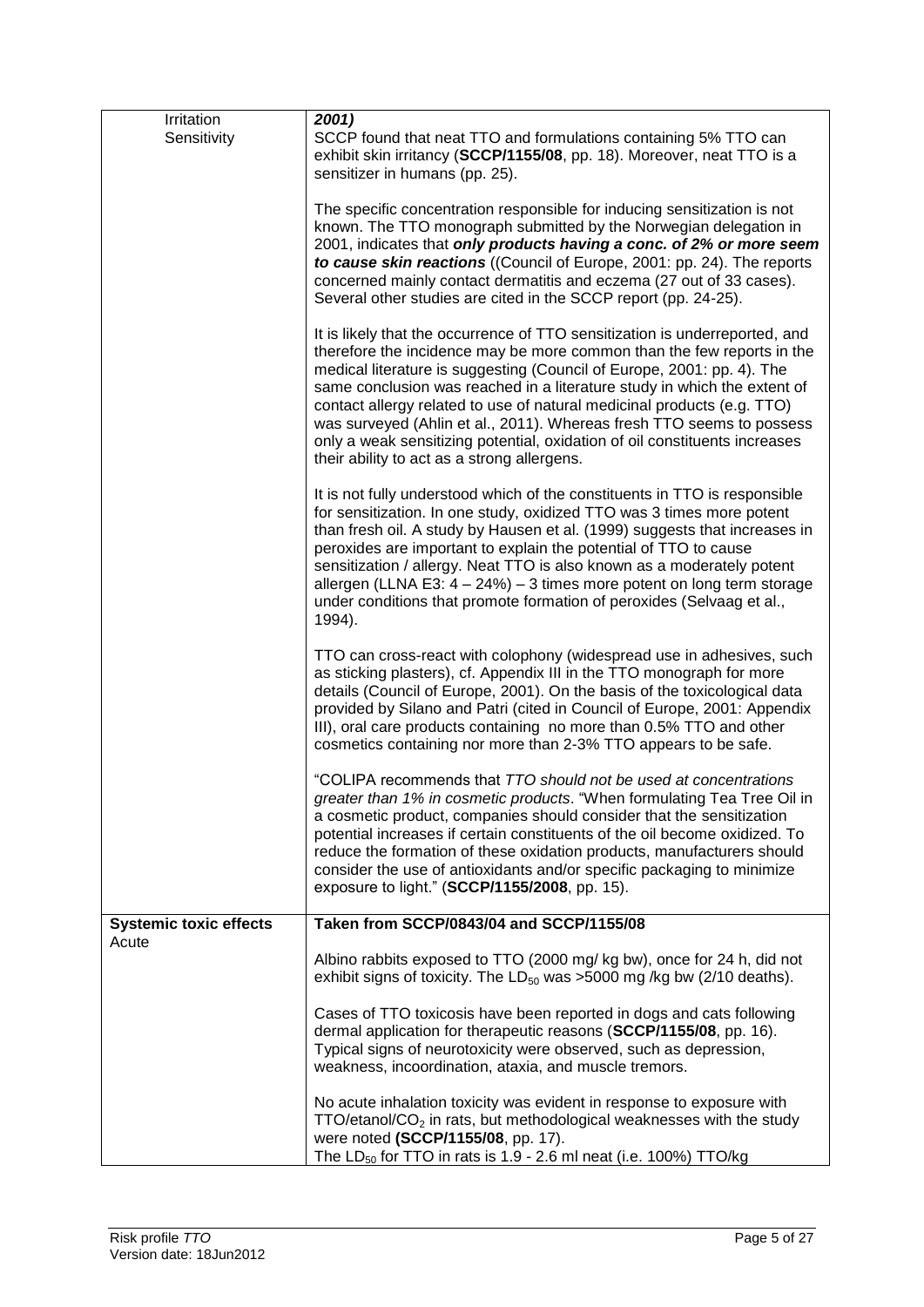| Repeated dose                     | (equivalent to 2300 mg/kg bw). Rats ingesting doses of $\geq$ 1.5 g/kg TTO<br>appeared ataxic and lethargic (cited in Carson et al., 2006).<br>No repeated dose toxicity study of TTO itself was provided prior to the<br>publication of SCCP/1155/08 (pp. 28-30), and the effects of chronic<br>exposure still remain uncharacterized.<br>However, NOAELS of six out of eight major constituents of TTO (max.<br>content of 5% or more) have been estimated, and is briefly summarized<br>in the table below (SCCP/1155/08,pp. 30): |                                                        |                                                                                                                                                                                                                                                                                                                                                                                                                                                                       |
|-----------------------------------|--------------------------------------------------------------------------------------------------------------------------------------------------------------------------------------------------------------------------------------------------------------------------------------------------------------------------------------------------------------------------------------------------------------------------------------------------------------------------------------------------------------------------------------|--------------------------------------------------------|-----------------------------------------------------------------------------------------------------------------------------------------------------------------------------------------------------------------------------------------------------------------------------------------------------------------------------------------------------------------------------------------------------------------------------------------------------------------------|
|                                   | <b>Compound</b>                                                                                                                                                                                                                                                                                                                                                                                                                                                                                                                      | <b>Max. Content in TTO</b><br>( %)                     | <b>Established or Estimated NOAEL</b><br>(mg/kg bw/day)                                                                                                                                                                                                                                                                                                                                                                                                               |
|                                   | Terpinen-4-ol                                                                                                                                                                                                                                                                                                                                                                                                                                                                                                                        | 48                                                     | 400                                                                                                                                                                                                                                                                                                                                                                                                                                                                   |
|                                   | 1,8-Cineole                                                                                                                                                                                                                                                                                                                                                                                                                                                                                                                          | 15                                                     | 300                                                                                                                                                                                                                                                                                                                                                                                                                                                                   |
|                                   | (eucalyptol)                                                                                                                                                                                                                                                                                                                                                                                                                                                                                                                         |                                                        |                                                                                                                                                                                                                                                                                                                                                                                                                                                                       |
|                                   | a-Terpinene<br>Cumene /<br>p-Cymene                                                                                                                                                                                                                                                                                                                                                                                                                                                                                                  | 13<br>8                                                | 60<br>75                                                                                                                                                                                                                                                                                                                                                                                                                                                              |
|                                   | a-Terpineol                                                                                                                                                                                                                                                                                                                                                                                                                                                                                                                          | 8                                                      | 500                                                                                                                                                                                                                                                                                                                                                                                                                                                                   |
|                                   | a-Pinene                                                                                                                                                                                                                                                                                                                                                                                                                                                                                                                             | 6                                                      | 250                                                                                                                                                                                                                                                                                                                                                                                                                                                                   |
|                                   | Terpinolene                                                                                                                                                                                                                                                                                                                                                                                                                                                                                                                          | 5                                                      | no data                                                                                                                                                                                                                                                                                                                                                                                                                                                               |
|                                   | y-Terpinene                                                                                                                                                                                                                                                                                                                                                                                                                                                                                                                          | 28                                                     | no data                                                                                                                                                                                                                                                                                                                                                                                                                                                               |
|                                   |                                                                                                                                                                                                                                                                                                                                                                                                                                                                                                                                      | NOAEL for TTO of 117 mg /kg bw /day for renal effects. | Based on the available information on repeated dose systemic toxicity of<br>TTO constituents, the SCCP opinion (pp. 30) estimated a derived                                                                                                                                                                                                                                                                                                                           |
| Mutagenicity /genotoxicity        | (SCCP/1155/08, pp. 31-32).                                                                                                                                                                                                                                                                                                                                                                                                                                                                                                           |                                                        | No mutagenic effects of TTO or some of its constituents have been<br>demonstrated, but it is cautioned that the antimicrobial activity of TTO<br>reduces the relevance of the results obtained with bacterial test systems                                                                                                                                                                                                                                            |
| Carcinogenicity                   | No data                                                                                                                                                                                                                                                                                                                                                                                                                                                                                                                              |                                                        |                                                                                                                                                                                                                                                                                                                                                                                                                                                                       |
| Reprotoxicity /<br>teratogenicity |                                                                                                                                                                                                                                                                                                                                                                                                                                                                                                                                      | a conservative estimate (SCCP/1155/08, pp. 33).        | No data on teratogenicity for TTO are available. However, there are some<br>data from studies of substances with structural and chemical similarities<br>to major components of TTO; e.g. α-terpinene. SCCP comments that a<br>definite NOAEL for reproductive toxicity cannot be assessed, but that a<br>NOAEL for a-terpinene of 30 mg/kg bw /day as a representative of TTO is                                                                                     |
| Other effects                     | <b>Estrogen-like effects</b><br>Henley et al. (2007) reported that prepubertal gynecomastia (excessive<br>development of the breast in the male) is linked to topical use of lavendar<br>oil and TTO containing products. While both oils demonstrated estrogen-<br>like activity in vitro by inducing growth in MCF-7 cells, no estrogenic<br>activity has been found for the main constituents of TTO known to<br>penetrate human skin (i.e. terpinen-4-ol, α-terpineol and eucalyptol).                                           |                                                        |                                                                                                                                                                                                                                                                                                                                                                                                                                                                       |
|                                   | risk profile (below).                                                                                                                                                                                                                                                                                                                                                                                                                                                                                                                |                                                        | SCCP/1155/08 commented: "An estrogenic potential of TTO was shown<br>in vitro. No in vivo studies are available to elucidate the relevance of this<br>finding for the in vivo situation. Since the hormonal active ingredients of<br>TTO were shown not to penetrate the skin, the hypothesized correlation<br>of the finding of 3 cases of gynecomastia to the topical use of Tea Tree<br>Oil is considered implausible" (pp. 33). See also Section 6 in the present |
|                                   |                                                                                                                                                                                                                                                                                                                                                                                                                                                                                                                                      |                                                        | Nielsen (2008) found that TTO clearly demonstrated estrogenic potency,<br>confirming the observation by Henley et al. (2007). However, none of the<br>TTO constituents, previously identified as penetrating the skin, were<br>estrogenic (Nielsen, 2008). Thus, these data indicate that the absorption<br>profile of the individual constituents of TTO differs from their respective                                                                               |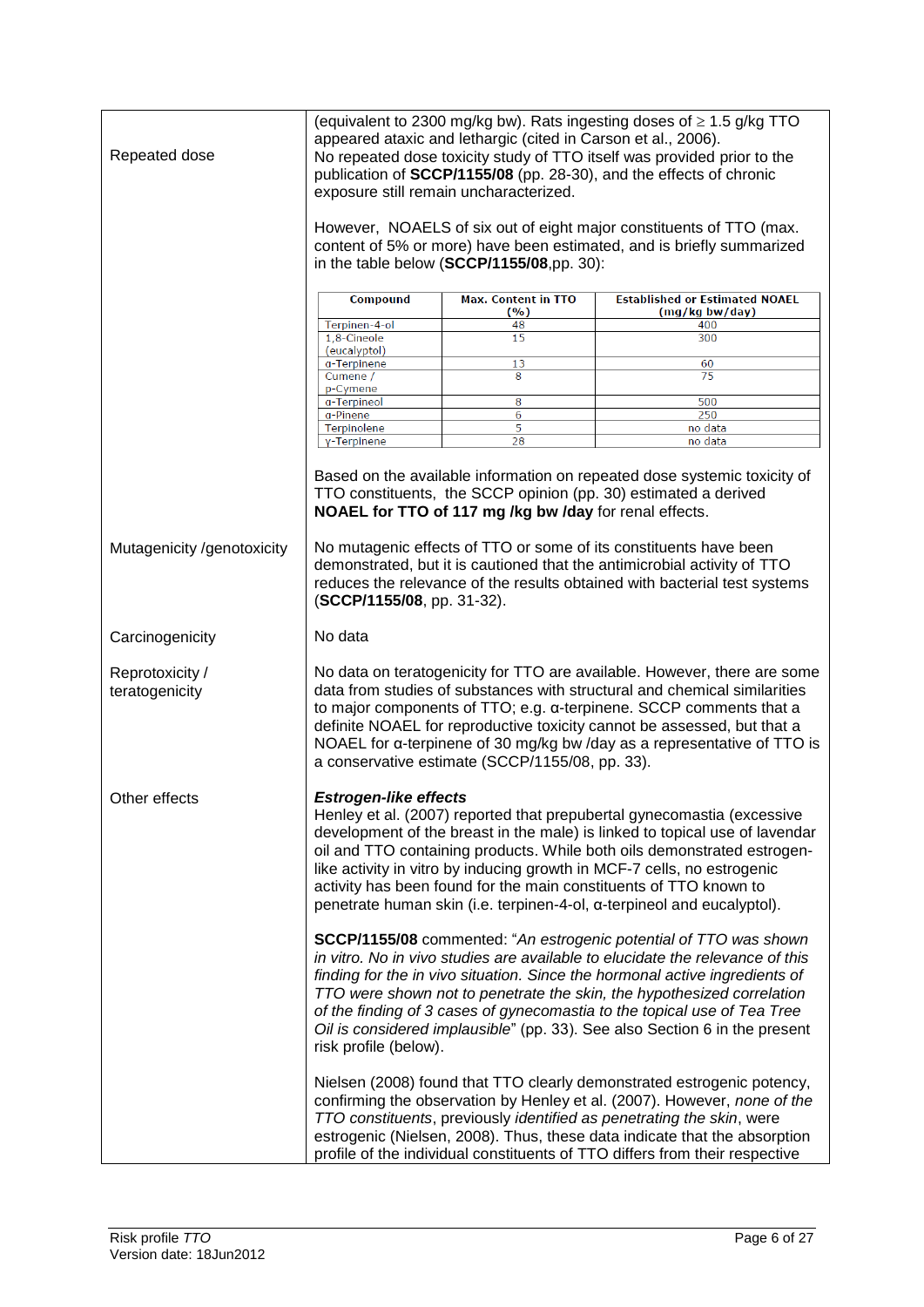| estrogenic potencies.                                                                                                                                                                                                                                                                                                                                                                                                                                                                                                                                                                                                                            |
|--------------------------------------------------------------------------------------------------------------------------------------------------------------------------------------------------------------------------------------------------------------------------------------------------------------------------------------------------------------------------------------------------------------------------------------------------------------------------------------------------------------------------------------------------------------------------------------------------------------------------------------------------|
| <b>Methyl eugenol</b>                                                                                                                                                                                                                                                                                                                                                                                                                                                                                                                                                                                                                            |
| The conclusion of the SCCP (SCCP/1155/2008) opinion is as follows -<br>three last paragraphs:                                                                                                                                                                                                                                                                                                                                                                                                                                                                                                                                                    |
| "Methyl eugenol was reported as a minor constituent of Tea Tree Oil; the<br>content should be indicated. According to the opinion SCCNFP/0373/00<br>on methyleugenol in fragrances the content in finished leave-on products<br>should not exceed 0.0002% (2 ppm) and in rinse-off products 0.001% (10<br>ppm).                                                                                                                                                                                                                                                                                                                                  |
| Following topical application of Tea Tree Oil and Tea Tree Oil containing<br>products, percutaneous absorption of some constituents may occur,<br>leading to a considerable systemic exposure, especially from neat oil,<br>body lotion and foot spray/powder (see appendix). Because of<br>inadequate dermal absorption studies available, the magnitude of<br>systemic exposure to Tea Tree Oil from cosmetic products is uncertain.<br>Only worst case estimations for NOAELs for general systemic and<br>reproductive toxicity can be made. A Margin of Safety has not been<br>calculated and the safety of Tea Tree Oil cannot be assessed. |
| Should there be reliable data on percutaneous absorption covering<br>relevant concentrations and cosmetic formulations a reassessment of the<br>safety of Tea Tree Oil is envisaged by the SCCP".                                                                                                                                                                                                                                                                                                                                                                                                                                                |
| Update - methyl eugenol as a minor constituent of TTO:<br>To our knowledge the European Commission has since the publication of<br>the SCCP opinion in 2008 not received any new data from industry that<br>could enable the SCCP /SCCS to update its risk evaluation of TTO in<br>cosmetics.                                                                                                                                                                                                                                                                                                                                                    |
| Peak assignment by GC-MS and co-elution with a standard facilitated the<br>GC-FID determination of 128 commercial samples. Inter-laboratory<br>confirmation was achieved using GC-MS with selected ion monitoring.<br>These determinations indicated that the methyl eugenol content of TTO<br>ranged from less than 0.01% to 0.06% (mean 0.02%) (Southwell et al.,<br>$2011$ ).                                                                                                                                                                                                                                                                 |
| The study quantifies previously stated trace amounts of methyl eugenol in<br>TTO and found that levels are 20 times less that reports in the 2008<br>SCCP opinion, with a mean value of 209 ppm and maximum not<br>exceeding 600 ppm in commercial distillations.                                                                                                                                                                                                                                                                                                                                                                                |
| The critical toxic effect of methyl eugenol is carcinogenicity (i.e.<br>hepatocellular carcinomas). Thus, on the basis of the NTP study (2000) it<br>is calculated that a lifetime dose of $0.4 \mu g/kg$ bw/d methyleugenol will<br>represent a lifetime cancer risk of $10^{-5}$ (Sanner et al., 2001) <sup>5</sup> .                                                                                                                                                                                                                                                                                                                          |
| Calculations:<br>Since no data on percutaneous absorption is available, the default value<br>of 100% is used (SCCS (2010). The above exposure will thus represent<br>the daily systemic exposure dose (SED).                                                                                                                                                                                                                                                                                                                                                                                                                                     |

 5 "T25 method" [Sanner et al. 2001] is the default method for quantitative risk assessment of carcinogens in the EU (EChA 2008b, cited in SCCS/1501/12).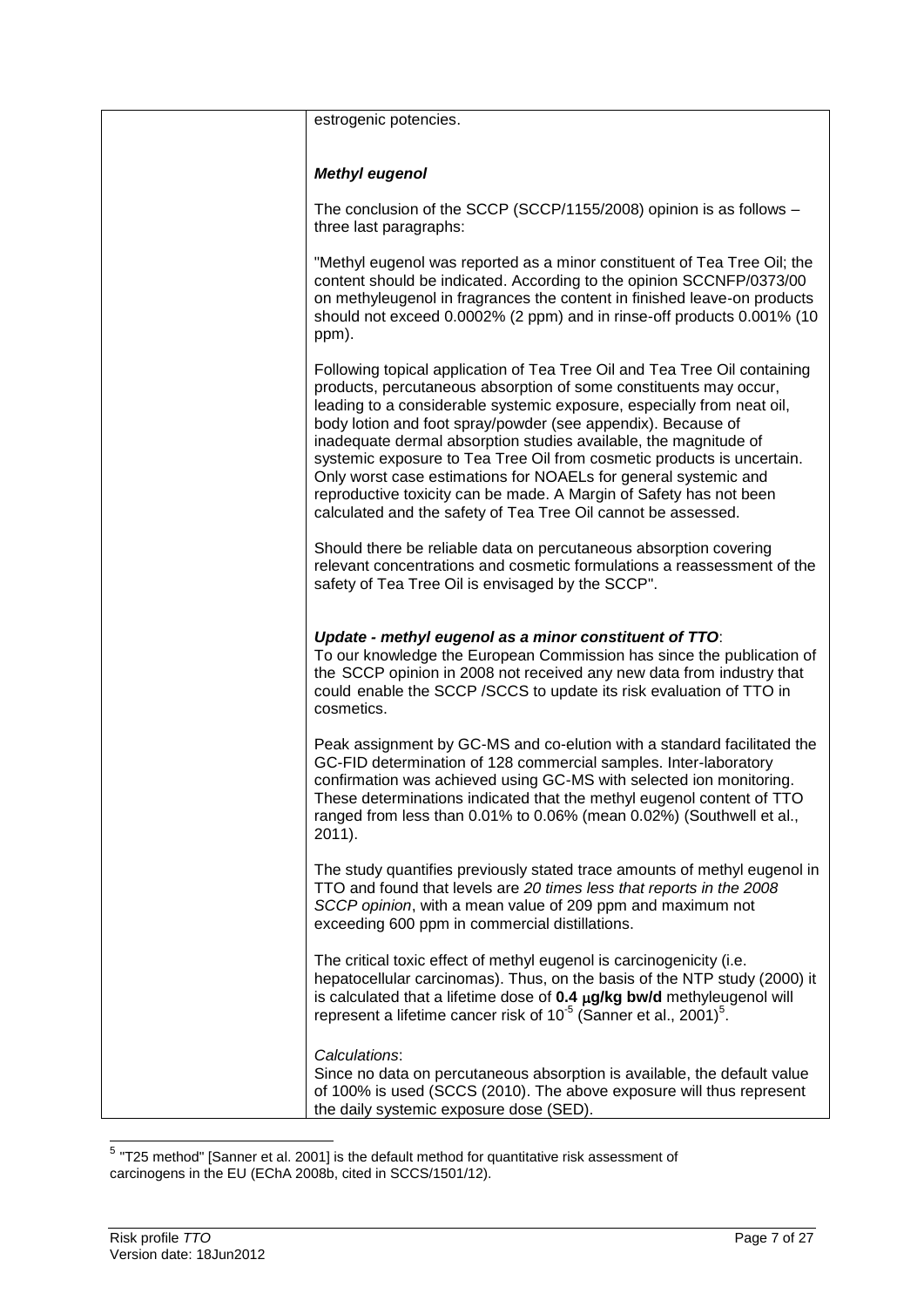| <b>Body lotion</b> (leave-on):                                                                                                                                                                                                                                                                                         |
|------------------------------------------------------------------------------------------------------------------------------------------------------------------------------------------------------------------------------------------------------------------------------------------------------------------------|
| 1.25% TTO (body lotion) typical concentration<br>Calculated relative daily exposure of product: 123.20 mg/kg bw/day<br>Concentration of ingredient in product: $1.25% = 0.0125$<br>Mean concentration of methyl eugenol in TTO: $0.02\% = 0.0002$<br>Dermal absorption (SCCS default value): 100%% = 1                 |
| SED = 123200 x 0.0125 x 0.0002 x 1 = 0.3 µg /kg bw /day                                                                                                                                                                                                                                                                |
| Lifetime cancer risk: $(0.3/0.4) 10^{-5} = 0.75 \times 10^{-5}$                                                                                                                                                                                                                                                        |
|                                                                                                                                                                                                                                                                                                                        |
| Hand wash (rinse-off):<br>$\bullet$                                                                                                                                                                                                                                                                                    |
| Use level: 2.0% TTO; illustrative use level<br>Calculated relative daily exposure of product <sup>6</sup> : 3.33 mg/kg bw/day<br>Concentration of ingredient in product: $2.0\% = 0.02$<br>Mean concentration of methyl eugenol in TTO: 0.02% = 0.0002<br>Dermal absorption (SCCS default value): 100% = 1             |
| $SED = 3330 \times 0.02 \times 0.0002 \times 1 = 0.0132 \mu g/kg$ bw/day                                                                                                                                                                                                                                               |
| Lifetime cancer risk: $(0.01/0,4) \times 10^{-5} = 0.03 \times 10^{-5}$                                                                                                                                                                                                                                                |
|                                                                                                                                                                                                                                                                                                                        |
| Foods and supplements:<br>The predominant source of exposure to methyleugenol in the general<br>population is expected to be its naturally occurring presence in food and<br>beverages, with smaller contributions from cosmetics (Methyleugenol<br>assessment report 2010, Canada [online]; IARC monograph [online]). |
| Thus, methyleugenol is a naturally occurring flavor and fragrance found in<br>a large variety of food sources, including spices, herbs, fruits and it is also<br>a component in natural essential oils of plant origin. Recent estimates put<br>the daily per capita consumption of methyleugenol at 0.26 µg/kg bw.    |

# **5. Exposure estimate and critical NOAEL / NOEL**

| <b>NOAEL/NOEL critical</b>           | The SCCP report states that data are inadequate for safety<br>evaluation, including calculation of the MoS.<br>However, a NOAEL of 117 mg/kg bw/day is chosen for illustrative<br>purposes in the risk assessment calculations below.                                                                                          |
|--------------------------------------|--------------------------------------------------------------------------------------------------------------------------------------------------------------------------------------------------------------------------------------------------------------------------------------------------------------------------------|
| <b>Exposure cosmetic</b><br>products | For assessment of systemic exposure dose (SED), typical<br>concentrations of TTO in cosmetic products are used for the<br>calculations; cf. section 2 ("Uses and origin") and "Exposure<br>estimates using the absorption as % of applied dose" (Annex 3 -<br>table taken from SCCP/1155/08, pp. 42).<br>Hand wash soap, solid |

 6 Estimated daily exposure level of cosmetic product types according to Colipa data (SCCS, 2010).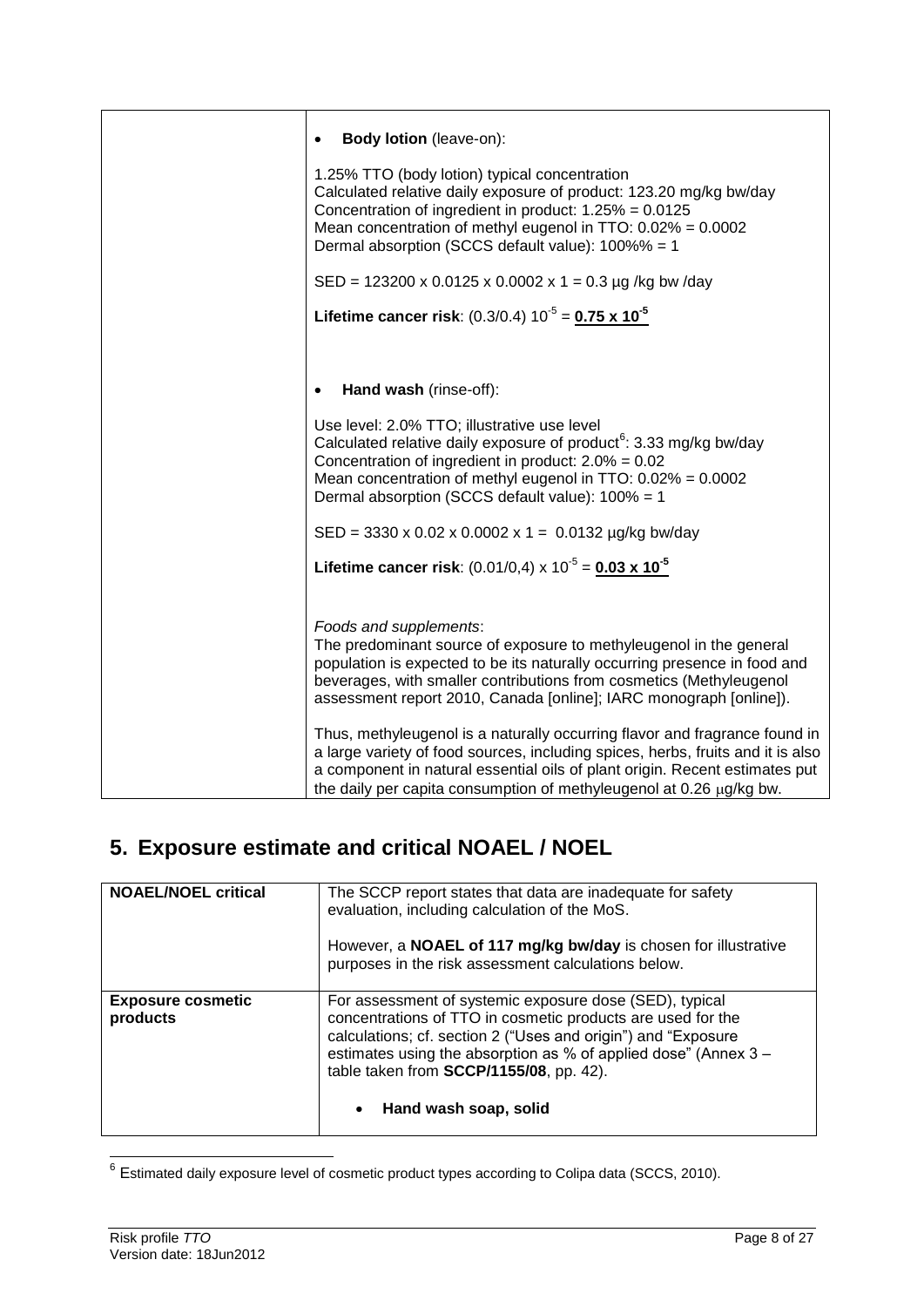| Use level: 2.0% TTO; typical use level.<br>Calculated relative daily exposure of product <sup>7</sup> : 3.33 mg/kg bw/day<br>Concentration of ingredient in product: $2.0\% = 0.02$<br>Dermal absorption (SCCS default value): 100% = 1    |
|--------------------------------------------------------------------------------------------------------------------------------------------------------------------------------------------------------------------------------------------|
| $SED = A (mg/kg bw/day) \times C(\%)/100 \times Dap (\%)/100$<br>$= 3.33$ mg/kg bw/day x 0.02 x 1 = 0.067 mg/kg bw/day                                                                                                                     |
| <b>Shampoo</b>                                                                                                                                                                                                                             |
| 2.0% TTO (anti-dandruff shampoo) as a typical use level<br>Calculated relative daily exposure of product: 1.51 mg/kg bw/day<br>Concentration of ingredient in product: $2.0\% = 0.02$<br>Dermal absorption (SCCS default value): 100%% = 1 |
| SED = A (mg/kg bw/day) x C(%)/100 x Dap (%)/100<br>$= 1.51$ mg/kg bw/day x 0.02 x 1 = 0.030 mg/kg bw/day                                                                                                                                   |
| <b>Total body</b>                                                                                                                                                                                                                          |
| 1.25% TTO (body lotion) - typical use level<br>Calculated relative daily exposure of product: 123.20 mg/kg bw/day<br>Concentration of ingredient in product: $1.25% = 0.0125$<br>Dermal absorption (SCCS default value): 100%% = 1         |
| $SED = A (mg/kg bw/day) \times C(\%)/100 \times Dap (\%)/100$<br>= 123.20 mg/kg bw/day x 0.0125 x 1 = 1.54 mg/kg bw/day                                                                                                                    |
| Deodorant stick /roller (solid)                                                                                                                                                                                                            |
| 2.5% TTO as illustrative example<br>Calculated relative daily exposure of product: 22.08 mg/kg bw/day<br>Concentration of ingredient in product: $2.5% = 0.025$<br>Dermal absorption (SCCS default value): 100%% = 1                       |
| $SED = A (mg/kg bw/day) \times C(\%)/100 \times Dap (\%)/100$<br>$= 22.08$ mg/kg bw/day x 0.025 x 1 = 0.55 mg/kg bw/day                                                                                                                    |
| <b>Mouthwash</b>                                                                                                                                                                                                                           |
| 0.2% TTO (mouth wash) as illustrative example<br>Calculated relative daily exposure of product: 32.54 mg/kg bw/day<br>Concentration of ingredient in product: $0.2\% = 0.002$<br>Dermal absorption (SCCS default value): 100%% = 1         |
| $SED = A (mg/kg bw/day) \times C(\%)/100 \times Dap (\%)/100$<br>$=$ 32.54 mg/kg bw/day x 0.002 x 1 = 0.065 mg/kg bw/day                                                                                                                   |
| Foot powder                                                                                                                                                                                                                                |
| 1% TTO (foot powder) as illustrative example<br>Amount applied (SCCS default value): 1 mg/cm <sup>2</sup><br>Surface area feet (RIVM default value) <sup>8</sup> : 100 cm <sup>2</sup><br>Body weight: 60 kg (women)                       |
| Total amount applied of product: 1 mg/cm <sup>2</sup> x 100 cm <sup>2</sup> = 100 mg                                                                                                                                                       |

 7 Estimated daily exposure level of cosmetic product types according to Colipa data (SCCS, 2010). 8 Surface area of feet: 1170 cm<sup>2</sup> . It is assumed that the cream is applied to 100 cm<sup>2</sup> of the skin of the feet (RIVM).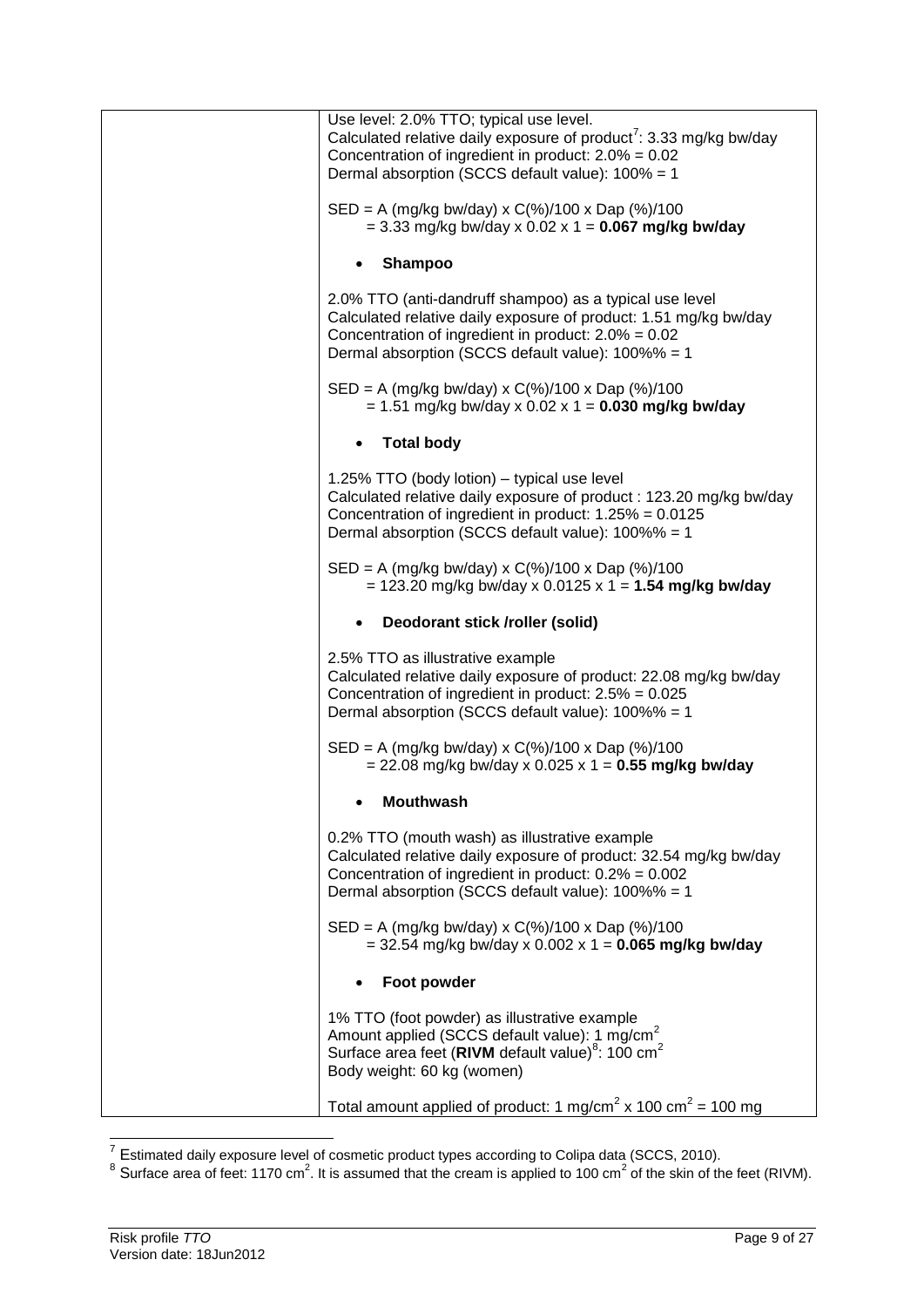|                               | Daily exposure (female, 60 kg): 100 mg/60 kg = $1.67$ mg/kg bw/day<br>Frequency of application: 2/day<br>Dermal absorption (SCCS default value): 100% = 1<br>Concentration of ingredient in the product: $1\% = 0.01$<br>Retention factor: 1.0<br>SED= 1.67 mg/kg bw/day x 2 x 1.0 x 0.01 x 1.0 = 0.033 mg/kg<br>bw/day<br><b>Overall SED from cosmetic products:</b><br>Hand wash soap + Shampoo + Body lotion + Deodorant stick + Foot |
|-------------------------------|------------------------------------------------------------------------------------------------------------------------------------------------------------------------------------------------------------------------------------------------------------------------------------------------------------------------------------------------------------------------------------------------------------------------------------------|
|                               | powder + Neat TTO (nails):<br>$0.067 + 0.030 + 1.54 + 0.55 + 0.033 + 1.67 = 2.22$ mg/kg bw/day                                                                                                                                                                                                                                                                                                                                           |
| <b>Margin of Safety (MoS)</b> | MoS (NOAEL / SED):                                                                                                                                                                                                                                                                                                                                                                                                                       |
|                               | $NOAEL = 117$ mg/kg bw/day                                                                                                                                                                                                                                                                                                                                                                                                               |
|                               | MoS for total body:<br>$SED = 1.54$ mg/kg bw/day<br>$MoS = 117 / 1.54 = 76.0$                                                                                                                                                                                                                                                                                                                                                            |
|                               | <b>MoS for mouth wash:</b><br>$SED = 0.065$ mg/kg bw/day<br>$MoS = 117 / 0.065 = 1798$                                                                                                                                                                                                                                                                                                                                                   |
|                               | MoS for hand wash soap (solid):<br>$SED = 0.067$ mg/kg bw/day<br>$MoS = 117 / 0.067 = 1757$                                                                                                                                                                                                                                                                                                                                              |
|                               | <b>MoS for shampoo:</b><br>$SED = 0.03$ mg/kg bw/day<br>$MoS = 117 / 0.03 = 3900$                                                                                                                                                                                                                                                                                                                                                        |
|                               | MoS for deodorant stick / roller:<br>$SED = 0.55$ mg/kg bw/day<br>$MoS = 117 / 0.55 = 213$                                                                                                                                                                                                                                                                                                                                               |
|                               | MoS for foot powder:<br>$SED = 0.033$ mg/kg bw/day<br>$MoS = 117 / 0.033 = 3545$                                                                                                                                                                                                                                                                                                                                                         |
|                               | <b>Overall MoS (cosmetics):</b><br>$SED = 2.22$<br>$MoS = 117 / 2.22 = 53$                                                                                                                                                                                                                                                                                                                                                               |
|                               | For calculation of MoS based on a worst case scenario and<br>hypothetical exposure data, see Section 8, "Conclusions 2".                                                                                                                                                                                                                                                                                                                 |

# 6. **Other sources of exposure than cosmetic products**

| <b>Food stuffs</b> | There is no natural food sources of tea tree oil, and because of its<br>toxicity, TTO should never be swallowed (American Cancer Society<br>[online]). |
|--------------------|--------------------------------------------------------------------------------------------------------------------------------------------------------|
|                    |                                                                                                                                                        |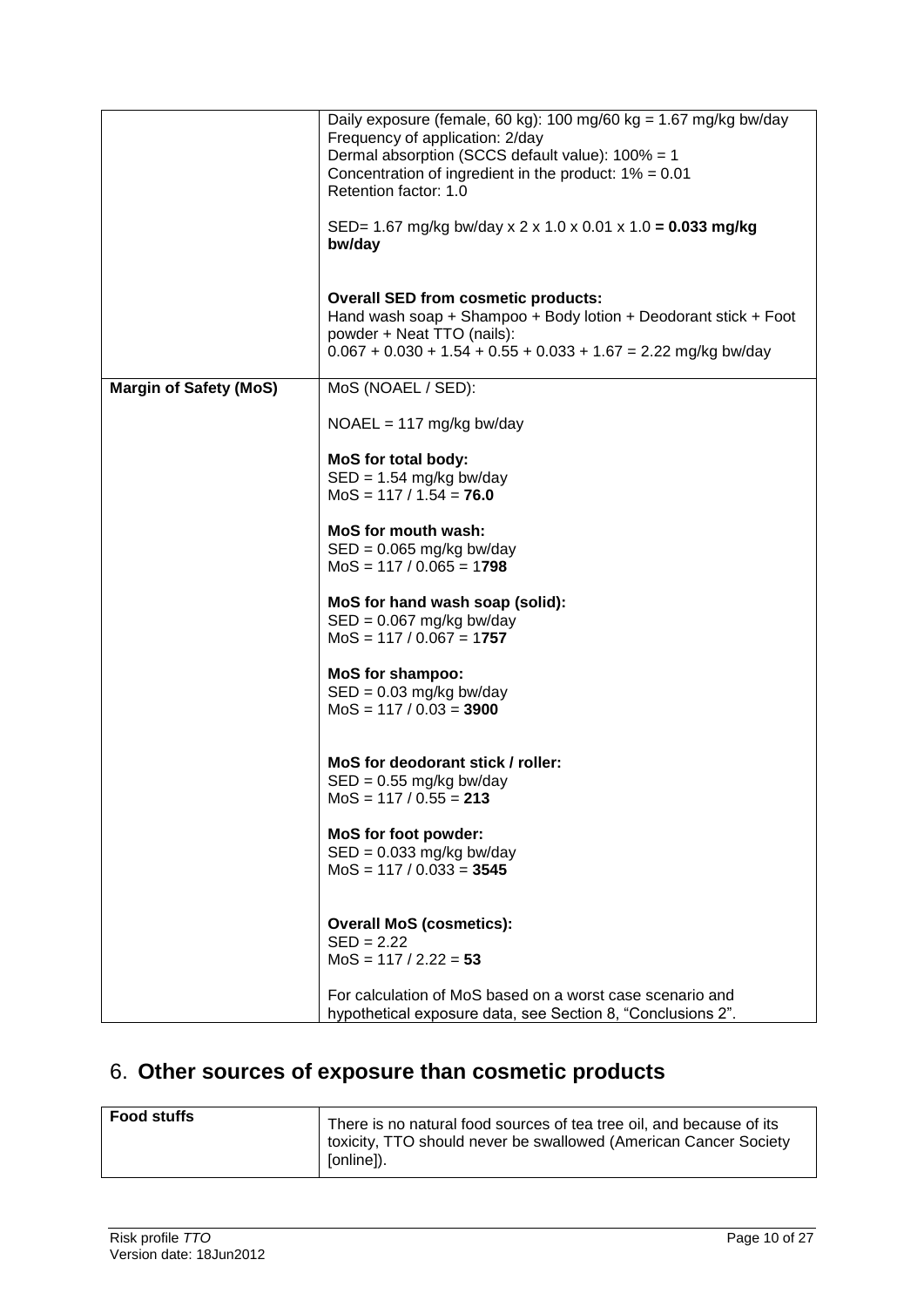| <b>Pharmaceuticals</b>                                   |                                                                                                                                                                                                                                                                                                                                                                                                                                                                                                                                                                                                                                                                                                                                                                                    |
|----------------------------------------------------------|------------------------------------------------------------------------------------------------------------------------------------------------------------------------------------------------------------------------------------------------------------------------------------------------------------------------------------------------------------------------------------------------------------------------------------------------------------------------------------------------------------------------------------------------------------------------------------------------------------------------------------------------------------------------------------------------------------------------------------------------------------------------------------|
|                                                          | TTO does not have marketing authorization as a pharmaceutical<br>product <sup>9</sup> .                                                                                                                                                                                                                                                                                                                                                                                                                                                                                                                                                                                                                                                                                            |
| <b>Other sources</b>                                     |                                                                                                                                                                                                                                                                                                                                                                                                                                                                                                                                                                                                                                                                                                                                                                                    |
| Adverse side effects - from<br>uses other than cosmetics | Oral poisoning:<br>TTO intoxication has been reported to cause drowsiness, confusion,<br>hallucinations, coma, unsteadiness, weakness, vomiting, diarrhea,<br>stomach upset, blood cell abnormalities, and severe rashes. Oral<br>poisoning in humans tends to be more dramatic in children because<br>of their lower body weight. Among 787 cases reported to the<br>American Poison control centers surveillance system in 2003, 518<br>(65.8%) occurred in children less than 6 years of age, 57 in those<br>aged 6-19, and 212 were in adults older than 19 years. Thus, TTO<br>should be kept away from pets and children and/or stored in bottles<br>with child-resistant cap (SCCP/1155/08; Hammer et al., 2006; Carson<br>et al., 2006; American Cancer Society [online]). |
|                                                          | Endocrine disruption:<br>A study by Henley et al. (2007) reported that breast enlargement in<br>boys who have not yet reached puberty ("prepubertal gynecomastia")<br>is linked to lavender oil and TTO. The study, published in the highly<br>respected 'New England Journal of Medicine' has been disputed and<br>criticized both on methodological grounds and for making medically<br>related conclusions about TTO based on a single individual (i.e. the<br>study involved 3 boys - only one of whom used products containing<br>TTO). In all cases, the prepubertal gynecomastia reversed after<br>several months.                                                                                                                                                          |
|                                                          | Lavender and TTO have been found to have some hormone-like<br>effects; i.e. they have effects similar to estrogen (female sex<br>hormones) and also block or decrease the effect of androgens (male<br>sex hormones). (Nielsen, 2008; Henley & Korach, 2010). On the other<br>hand, none of the TTO constituents, previously identified as<br>penetrating the skin, were estrogenic (Nielsen, 2008). Thus, the<br>clinical relevance of these findings, if any, are unknown.                                                                                                                                                                                                                                                                                                       |
|                                                          | Medicinal uses:                                                                                                                                                                                                                                                                                                                                                                                                                                                                                                                                                                                                                                                                                                                                                                    |
|                                                          | For side effects of TTO in connection with medicinal use, cf. TTO<br>monograph (Council of Europe, 2001, pp. $3 - 4$ ).                                                                                                                                                                                                                                                                                                                                                                                                                                                                                                                                                                                                                                                            |
|                                                          | The clinical relevance of in vitro estrogenic activity of TTO. The<br>American Cancer Society recommends that patients with tumors that<br>need estrogen to grow avoid using lavender and TTO (American<br>Cancer Society [online]).                                                                                                                                                                                                                                                                                                                                                                                                                                                                                                                                               |
|                                                          | Among 124 volunteers receiving treatment for mild-to-moderate acne<br>(Basset et al., 1990), side effects like smarting, itching, dry skin and<br>erythema were mentioned by 79% of patients treated with BP<br>(benzoyl peroxide) and 44% of patients treated with TTO (BfR<br>opinion, 2003).                                                                                                                                                                                                                                                                                                                                                                                                                                                                                    |

 9 The Swedish MPA has registered three TTO containing products as "natural medicinal products" (**SCCP/1155/2008**, pp. 14; Ahlin et al., 2011). "Melaleuca Oil "is on a consolidated list of substances which are present in authorised medicines for general sale" in the UK (MHRA [online]).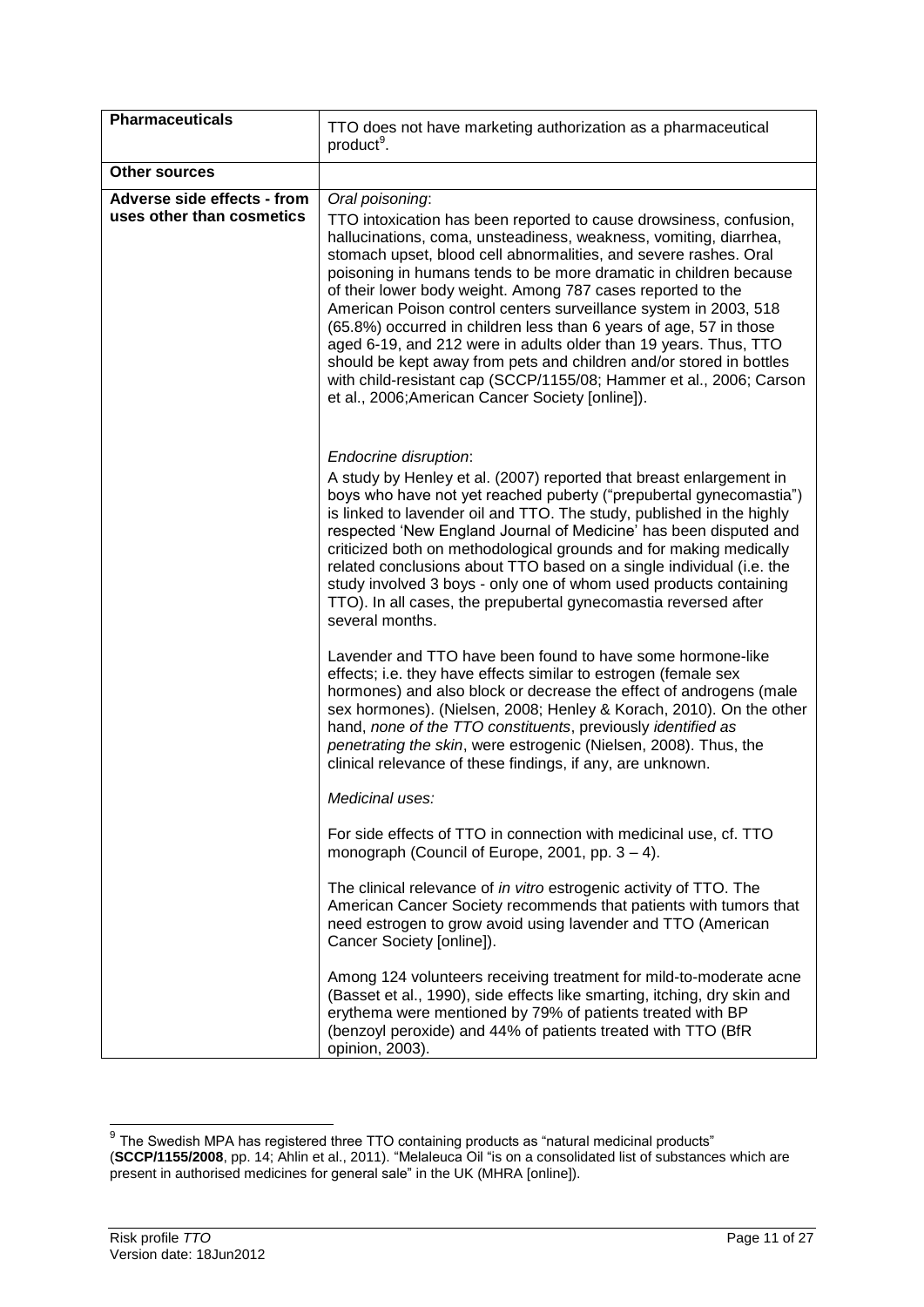## **7. Assessment**

#### *General toxicity*

The SCCP opinion (**SCCP/1155/08**) states that data are inadequate for safety evaluation, including calculation of the MoS.

Although no repeated dose toxicity study with TTO itself is available, NOAELs have been estimated for some of its major constituents. In the current hypothetical risk profile of TTO, we have chosen to use a deduced NOAEL of 117 mg /kg bw /day for the renal effects of TTO.

#### *Mutagenicity /Carcinogenicity*

No mutagenic or carcinogenic effects of TTO have been reported. The content of methyl eugenol may, however, implicate an unacceptable lifetime risk for cancer in case the content substantially exceeds measured levels.

#### *Cosmetics Skin /eye irritation, dermal sensitisation*

TTO is a skin sensitizer: neat TTO and certain formulations at concentrations of 5% or more can induce skin (and eye?) irritation. Skin sensitization may be enhanced by irritancy.

Diverging results have been observed in human studies, ranging from no irritation with diluted or neat TTO, to skin irritation in response to cosmetic formulations containing 5% TTO. Oxidized TTO has been shown to be 3 times more potent sensitizer than fresh oil. It is not fully understood which of the constituents of TTO is responsible for sensitization. However, oxidation caused by exposure of the oil to atmospheric oxygen, light, humidity, and heat, all seem to contribute to the production of degradation products with sensitizing capability. Also the vehicle used for formulations of cosmetic products may be of importance (**SCCP/1155/08**, pp. 34).

According to *Bundesinstitut für Risikobevertung* (Bfr) and *The European Cosmetic Toiletry and Perfumery Association* ("*Colipa"*), not more than 1% should be used in cosmetics because of the potential for skin irritancy and sensitization. Moreover, Colipa stated that companies should take into account "*that the sensitization potential increases if certain constituents of the oil become oxidized*". (Opinion SCCP/1155/08).

The TTO monograph (Council of Europe, 2001) indicates that *only products having a conc. of 2% TTO or more seem to cause skin reactions* (pp. 24).

In the current Norwegian regulation, *oral care products containing no more than 0.5% TTO and other cosmetics no more than 2% TTO are allowed, with the special limitation that TTO must not be used in products meant for children less than 12 years old*. These limits have been set observing the sensitizing effect of the TTO.

An internet search of TTO in cosmetic products (Annex 7) revealed that products containing 5-6% TTO, and even neat (100%) TTO, are sold without restrictions on the EU/EØS market.

#### *Food*

TTO is not naturally present in food.

#### *Medicinal products*

In Sweden, TTO is one out of four registered medicinal natural products with sensitizing /allergic poteintial (Ahlin et al., 2011).

#### *Total exposure*

The systemic exposure dose of TTO is mainly due to topical cosmetic products, as it is toxic if ingested orally. However, it is allowed in oral hygiene products (mouth-wash).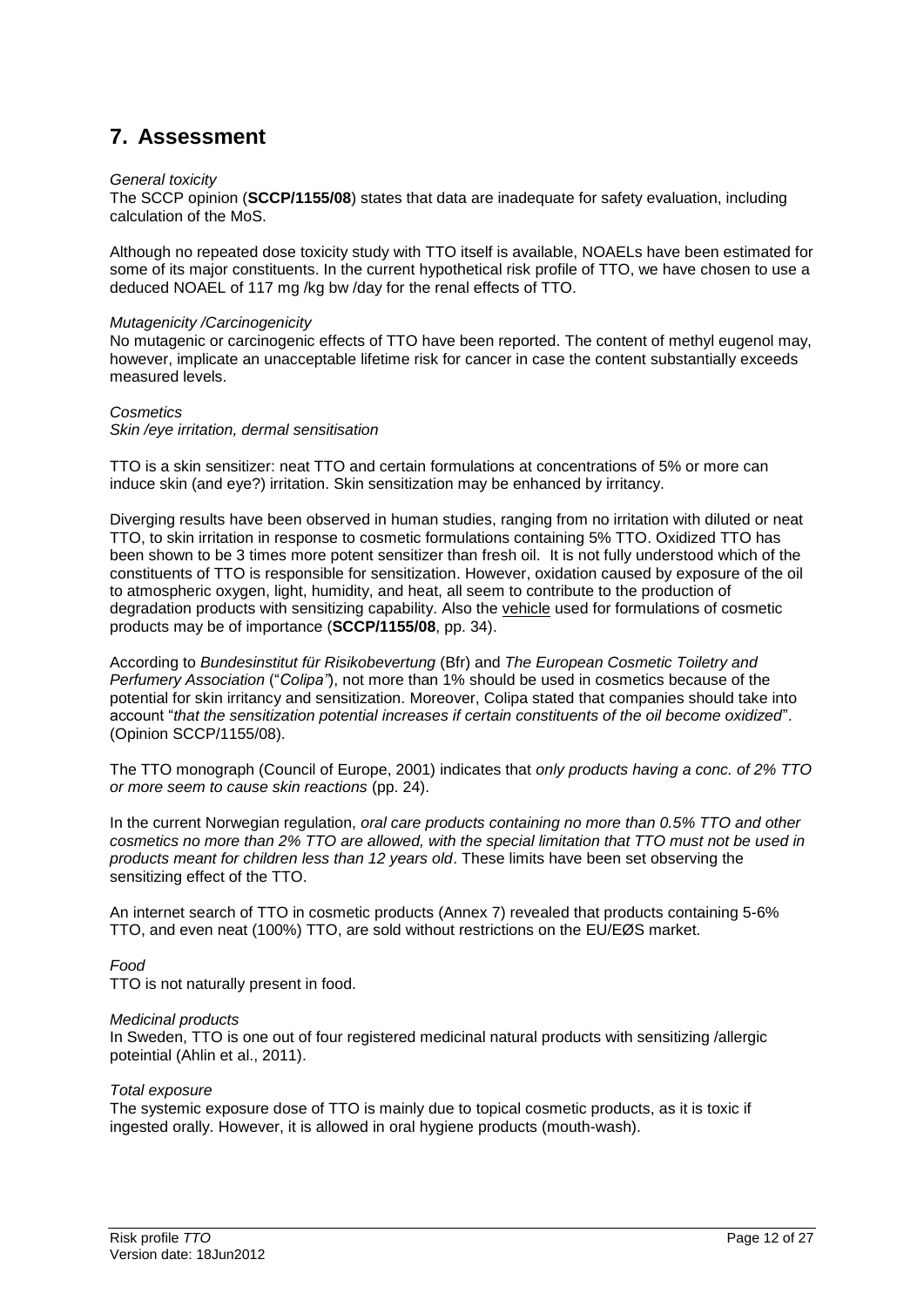For example, a worst case scenario of TTO exposure for a person using various leave-on cosmetic products e.g. body lotion (1.54 mg/kg bw/day) + deodorant stick /roller (0.55 mg/kg bw/day) + foot powder (0.033 mg/kg bw/day) =  $2.12$  mg/kg bw/day. This equals  $\text{MoS} = 117/2.12 = 55.1$ , which is lower than the acceptable  $MoS = 100$ .

If neat TTO for treatment of foot fungus (a medicinal product in virtue of claim) is also contributing to the exposure (SED = 1.67 mg/kg bw/day), the MoS is decreased even further (MoS =  $117 / (2.12)$ +1.67) = 117 / 3.79 = **30.9**).

#### *Methyl eugenol*:

Methyl eugenol is a minor constituent of TTO and is present at mean levels of 200 ppm in commercial tea tree oils (Southwell et al., 2011).

We assessed the toxicity of methyl eugenol (at a typical level of 200 ppm) in TTO for cosmetic products individually or in combination, and found that a typical level of 200 ppm methyl eugenol (in TTO) resulted in a calculated lifetime cancer risk of 1.065 x 10<sup>-5</sup> (excluding neat TTO for toe nails). The concentration premise then used was 1.25% in body lotion and 2 % in hand wash products.

This level does not substantially exceed an acceptable cancer risk of 1 x 10<sup>-5</sup>. Higher concentration levels than the ones mentioned would increase the lifetime risk for cancer above the acceptance level.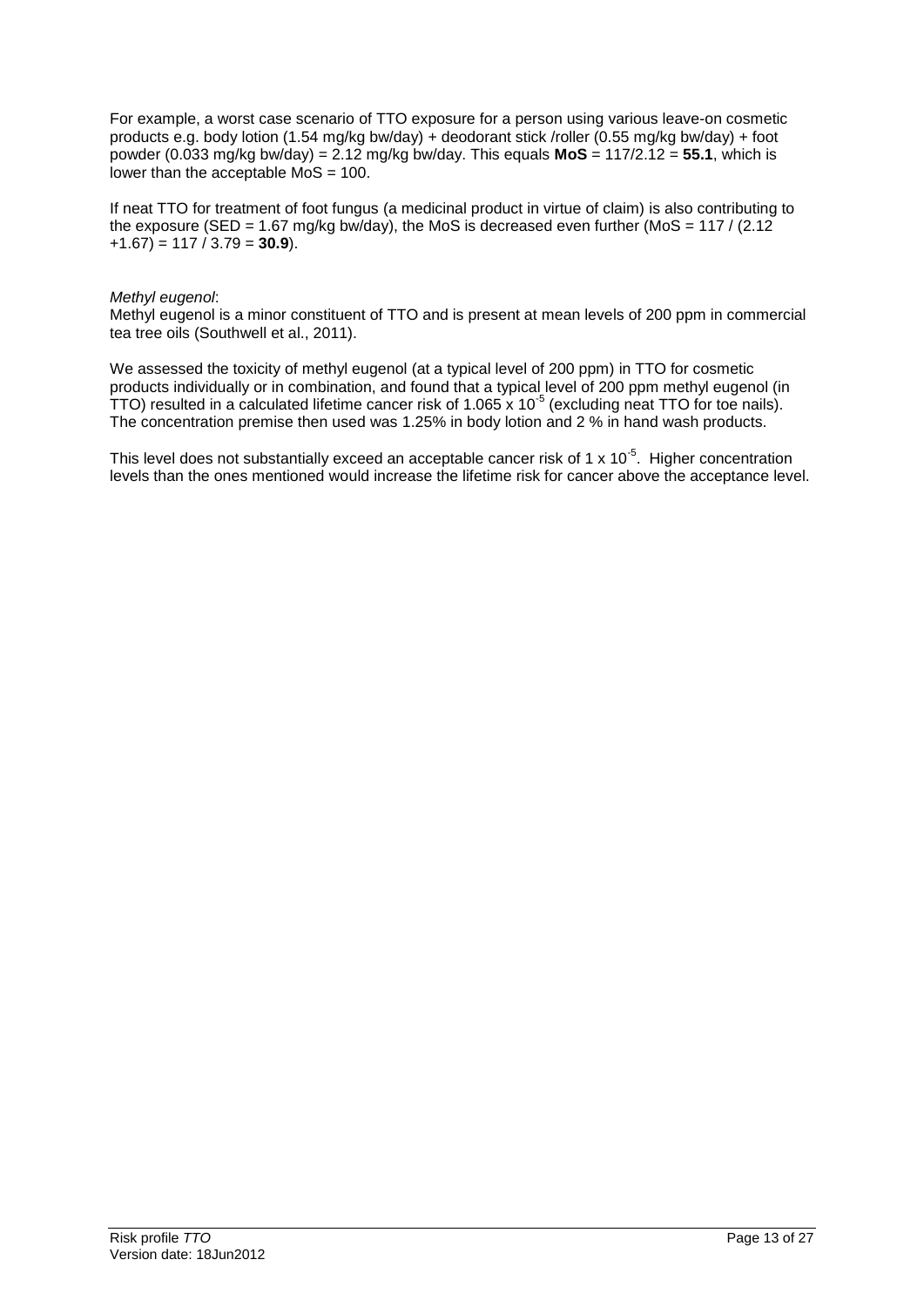### **8. Conclusions**

The risk assessment calculations are based on a deduced NOAEL value for TTO of 117 mg/kg bw/day (adverse renal effects in animal experiments)<sup>10</sup>, a default skin penetration rate of 100% (assumed to be very conservative)<sup>11</sup>, and 100% oral bioavailability. The calculated use levels of TTO (%) complies with the requirement that the MoS must be above 100 in order for these usages to be safe.

*Maximum use levels:*

Leave-on products: Body lotion:  $(1.25 \times 76.0) / 100 = 1.0\%$ <br>Deodorant stick /roller:  $(2.5 \times 213) / 100 = 2.0\%$  (calculated value of 5.3%)<sup>12</sup> Deodorant stick /roller:  $(2.5 \times 213)$  / 100 Foot powder:  $= 1.0\%$ 

Rinse-off products at the indicated use levels are safe:

| MoS for mouth wash:             | $0.2\%$ TTO |
|---------------------------------|-------------|
| MoS for hand wash soap (solid): | 2.0% TTO    |
| MoS for shampoo:                | 2.0% TTO    |

- All other products: 0 %

Following topical application of TTO, percutaneous adsorption of some constituents is likely to occur, especially for various leave-on products. At the recommended levels, i.e. much lower concentrations than frequently found in the marketplace (Annex 7), we would assume that problems with allergic skin dermatitis and sensitization are avoided.

#### *Purity requirements:*

The suspected carcinogenic substance *methyl eugenol* should not exceed 200 ppm (or 0.02%) as a minor constituent of TTO – and the content should be indicated in the ingredient list.

To reduce the formation of *oxidation products* of TTO, due to aged or improperly stored oil with a much higher sensitizing potential than the pure unmodified oil, manufacturers should consider the use of antioxidants and/or specific packaging to minimize exposure to light **(SCCP/1155/2008**, pp. 15).

#### *Remarks:*

-

*Poisoning*: in young children, inadvertent ingestion of small amounts of tea tree oil has produced confusion, ataxia, and drowsiness.

*Labeling*: The different products should be labeled with following warning texts – "Keep out of reach for children".

#### *Special limitations*:

Must not be used in products meant for children less than 12 years old.

 $11$  The magnitude of systemic exposure to TTO is uncertain because dermal absorption studies are inadequate. Only worst case estimations for NOAELs for general systemic and reproductive toxicity can be made.

<sup>&</sup>lt;sup>12</sup> Our recommendations are in line with the monograph on TTO (Council of Europe, 2001), which indicates that only products having a conc. of more than 2% TTO seem to cause skin reactions (pp. 24).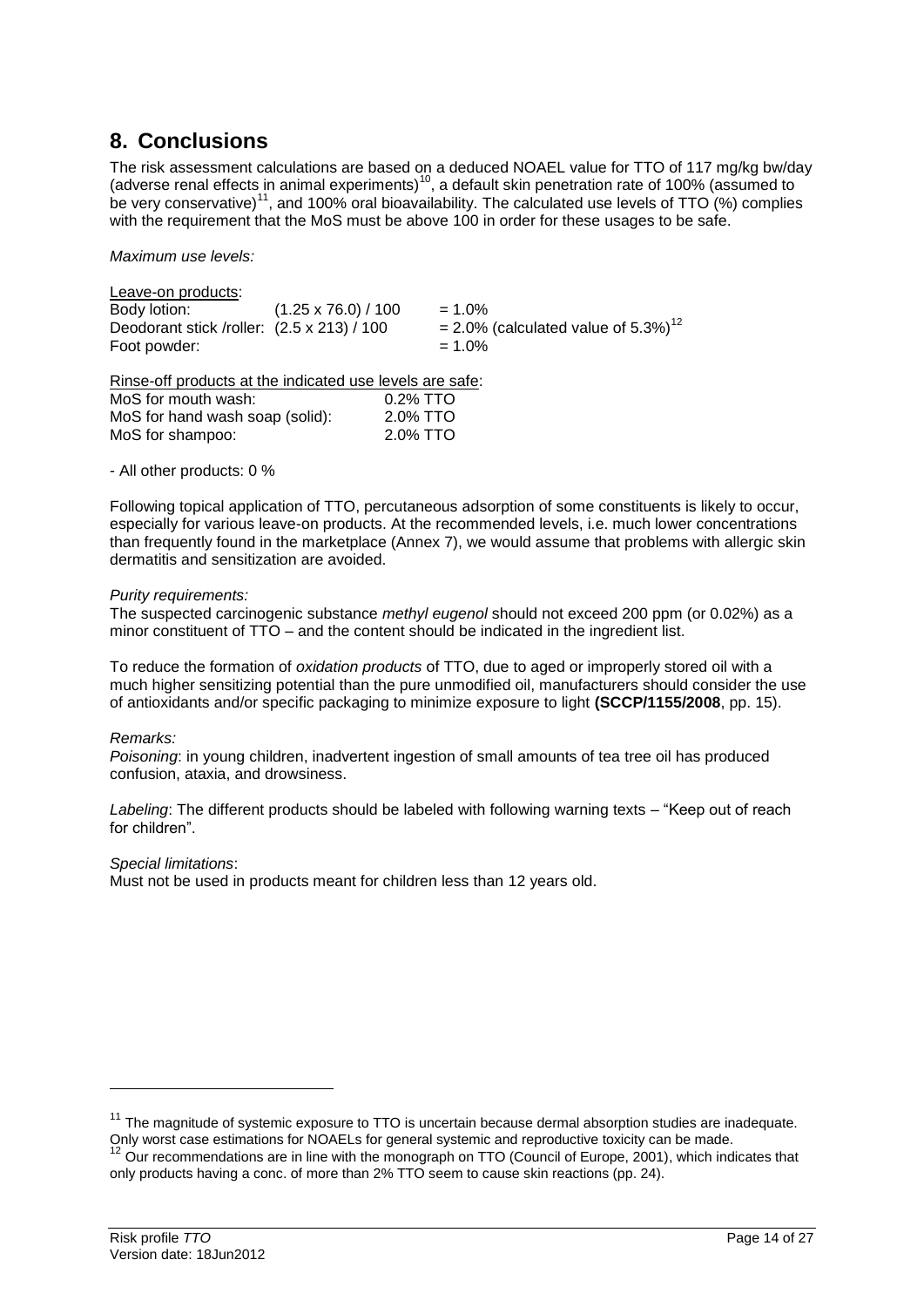## **9. References**

Ahlin M, Dingizian V, Svenssson A. [High frequency of contact allergy caused by alternative medicine substances. Tea tree oil tops the list]. Lakartidningen. 2011 Aug 10-23;108(32-33):1487-90. Review. Swedish. PubMed PMID: 21922939.

Aspres N & Freeman S (2003) Predictive testing for irritancy and allergenicity of tea tree oil in normal human subjects. Exogenous Dermatol. 2:258-261

Bassett, I. B., D. L. Pannowitz, and R. S. Barnetson. (1990). A comparative study of tea-tree oil versus benzoylperoxide in the treatment of acne. Med. J. Aust. 153:455-458

BfR (2003). Federal Institute for Risk Assessment. Use of undiluted tea-tree oil as a cosmetic Opinion of the Federal Insitute for Risk Assessment (BfR),1th September 2003. Available at: [http://www.bfr.bund.de/cm/349/use\\_of\\_undiluted\\_tea\\_tree\\_oil\\_as\\_a\\_cosmetic.pdf](http://www.bfr.bund.de/cm/349/use_of_undiluted_tea_tree_oil_as_a_cosmetic.pdf) (accessed May 30, 2012).

Carson CF, Hammer KA, Riley TV (2006) Melaleuca alternifolia (Tea Tree) oil: a review of antimicrobial and other medicinal properties. Clin Microbiol Rev. 19(1):50-62. Review. PubMed PMID: 16418522; PubMed Central PMCID: PMC1360273.

Carson CF, Hammer KA, Riley TV (2005) Compilation and Review of Published and Unpublished Tea Tree Oil Literature. A report for the Rural Industries Research and Development Corporation. RIRDC Publication No 05/151. RIRDC Project No UWA-75A. [http://www.attia.org.au/mce\\_doc.php?id=7](http://www.attia.org.au/mce_doc.php?id=7)

Council of Europe (2001) Monograph on active ingredient being used in cosmetics products. TEA TREE OIL (TTO). Monograph prepared medio March 2001 by the Norwegian delegation to the Council of Europe Committee of Experts on Cosmetics Products.

Eriksen B, Selvaag E, Thune P (1994): "Contact allergy due to Tea Tree Oil and cross-sensitization to colophony". Contact Dermatitis 31:124-25.

Hammer KA, Carson CF, Riley TV, Nielsen JB (2006) A review of the toxicity of Melaleuca alternifolia (tea tree) oil. Food and Chemical Toxicology 44:616-625.

Hausen BM, Reichling J, Harkenthal M (1999) Degradation products of monoterpenes are the sensitizing agents in tea tree oil. American Journal of Contact Dermatitis 10, 68–77.

Henley DV, Korach KS. Physiological effects and mechanisms of action of endocrine disrupting chemicals that alter estrogen signaling. Hormones (Athens). 2010 Jul-Sep;9(3):191-205. Review. PubMed PMID: 20688617.

Henley DV, Lipson N, Korach KS, Bloch CA. Prepubertal gynecomastia linked to lavender and tea tree oils. N Engl J Med. 2007 Feb 1;356(5):479-85. PubMed PMID: 17267908.

Koh K, Pearce A, Marshman G, Finlay-Jones J and Hart P (2002) Tea tree oil reduces histamineinduced skin inflammation. British Journal of Dermatology, 147: 1212–1217. doi: 10.1046/j.1365- 2133.2002.05034.x

Nielsen JB (2008) What you see may not always be what you get--bioavailability and extrapolation from in vitro tests. Toxicol In Vitro 22(4):1038-42. Epub 2007 Dec 31. PubMed PMID: 18255254.

Sanner T, Dybing E, Willems MI and Kroese ED (2001). A simple method for quantitative risk assessment of non-threshold carcinogens based on the dose descriptor T25. Pharmacol Toxicol 88: 331-341.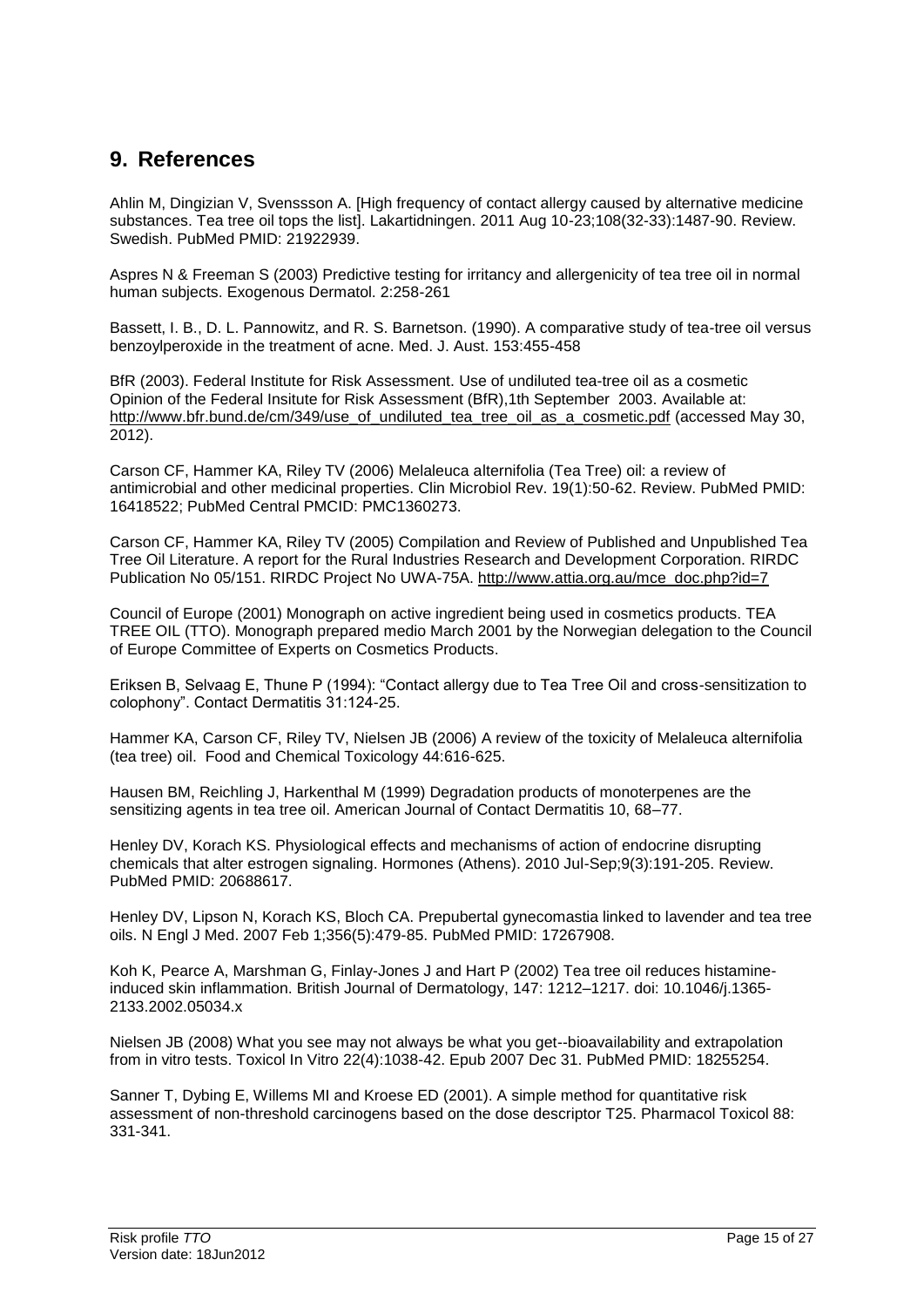SCCP: SCCP/08438/04 (2004). Opinion on Tea Tree Oil adopted by the SCCP during the 2nd plenary meeting of 7 December 2004.

SCCP: SCCP/1155/08 (2008). Opinion on Tea Tree oil (TTO) adopted by the SCCP at its 18th plenary of 16 December 2008.

SCCS (2010). The SCCS's notes of guidance for the testing of cosmetic ingredients and their safety evaluation. 7th revision. Available at:

http://ec.europa.eu/health/scientific\_committees/consumer\_safety/docs/sccs\_s\_004.pdf (accessed May 15, 2012).

SCCS/1501/12. The SCCS's notes of guidance for the testing of cosmetic substances and their safety evaluation. 8th revision. Available at: http://ec.europa.eu/health/scientific\_committees/consumer\_safety/docs/sccs\_s\_006.pdf

Selvaag E, Eriksen B, Thune P (1994). Contact allergy due to tea tree oil and cross-sensitization to colophony. Contact Dermatitis 31(2):124-5.

PubMed PMID: 7750261.1

Southwell IA, Russell MF and Davies NW (2011). Detecting traces of methyl eugenol in essential oils: tea tree oil, a case study. Flavour Fragr. J., 26: 336–340. doi: 10.1002/ffj.2067

### **Online:**

American Cancer Society. Available at:

[http://www.cancer.org/Treatment/TreatmentsandSideEffects/ComplementaryandAlternativeMedicine/H](http://www.cancer.org/Treatment/TreatmentsandSideEffects/ComplementaryandAlternativeMedicine/HerbsVitaminsandMinerals/tea-tree-oil) [erbsVitaminsandMinerals/tea-tree-oil](http://www.cancer.org/Treatment/TreatmentsandSideEffects/ComplementaryandAlternativeMedicine/HerbsVitaminsandMinerals/tea-tree-oil) and <http://www.cancer.gov/cancertopics/pdq/cam/aromatherapy/patient/Page2>

Codecheck.info. Available at:

<http://www.codecheck.info/product.search?q=Melaleuca+Alternifolia&OK=Suchen> (accessed May 30, 2012).

Methyleugenol assessment report (2010). Screening Assessment for the Challenge. Benzene, 1,2 dimethoxy-4-(2-propenyl)- (Methyl eugenol). Chemical Abstracts Service Registry Number 93-15-2. Environment Canada. Health Canada.

EWG's Skin Deep © Cosmetics database. Available at: [http://www.ewg.org/skindeep/ingredient/703792/MELALEUCA\\_ALTERNIFOLIA\\_%28TEA\\_TREE%29\\_](http://www.ewg.org/skindeep/ingredient/703792/MELALEUCA_ALTERNIFOLIA_%28TEA_TREE%29_LEAF_OIL/) [LEAF\\_OIL/](http://www.ewg.org/skindeep/ingredient/703792/MELALEUCA_ALTERNIFOLIA_%28TEA_TREE%29_LEAF_OIL/) (accessed Sept 5, 2011).

IARC monographs -101. Methyleugenol. Available at: <http://monographs.iarc.fr/ENG/Monographs/vol101/mono101-013.pdf> (accessed June 13, 2013).

MedlinePlus. Gynecomastia. Available at: [http://www.google.no/search?aq=f&sourceid=chrome&ie=UTF-8&q=gynecomastia\)](http://www.google.no/search?aq=f&sourceid=chrome&ie=UTF-8&q=gynecomastia) (accessed May 30, 2012).

MedlinePlus. TTO. Available at:<http://www.nlm.nih.gov/medlineplus/druginfo/natural/113.html> (accessed May 31, 2012).

Memorial Sloane Kettering Cancer Center. Available at:<http://www.mskcc.org/mskcc/html/69396.cfm> (accessed May 30, 2012).

MHRA. Available at: [http://www.mhra.gov.uk/home/groups/pl](http://www.mhra.gov.uk/home/groups/pl-a/documents/websiteresources/con009485.pdf)[a/documents/websiteresources/con009485.pdf](http://www.mhra.gov.uk/home/groups/pl-a/documents/websiteresources/con009485.pdf) (accessed May 30, 2012)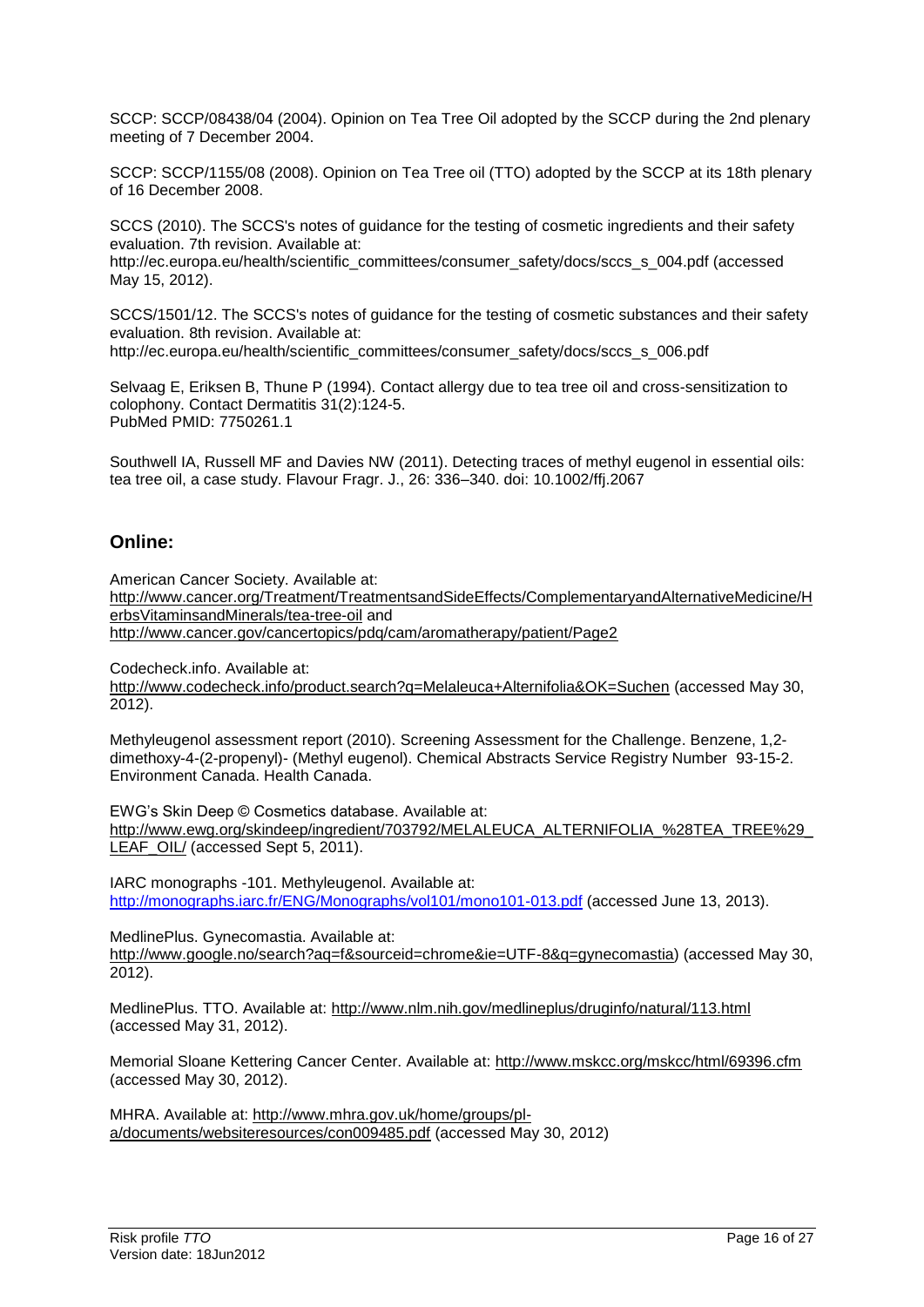NTP [online]. National Toxicology Program (US). 2000. Toxicology and carcinogenesis studies of methyl eugenol (CAS No. 93-15-2) in F344/N rats and B6C3F1 mice (gavage studies). Research Triangle Park (NC): US Department of Health and Human Services, National Toxicology Program. NTP Technical Report 491. NIH Publication No. 00-3950. Available from: [http://ntp.niehs.nih.gov/ntp/htdocs/LT\\_rpts/tr491.pdf](http://ntp.niehs.nih.gov/ntp/htdocs/LT_rpts/tr491.pdf)

RIRDC © 2007 Rural Industries Research and Development Corporation, ISBN 1 74151 539 4, ISSN 1440-6845; Publication No. 07/143. Australian Government and Australian Tea Tree Oil Association. Available at: [http://www.teatreewonders.com/support-files/teatreeeffectiveness-andsafetyreport](http://www.teatreewonders.com/support-files/teatreeeffectiveness-andsafetyreport-sbiupload.pdf)[sbiupload.pdf](http://www.teatreewonders.com/support-files/teatreeeffectiveness-andsafetyreport-sbiupload.pdf) (accessed May 30, 2012).

UpToDate. [http://www.uptodate.com/contents/tea-tree-melaleuca-alternifolia-natural-drug](http://www.uptodate.com/contents/tea-tree-melaleuca-alternifolia-natural-drug-information?view=print)[information?view=print](http://www.uptodate.com/contents/tea-tree-melaleuca-alternifolia-natural-drug-information?view=print)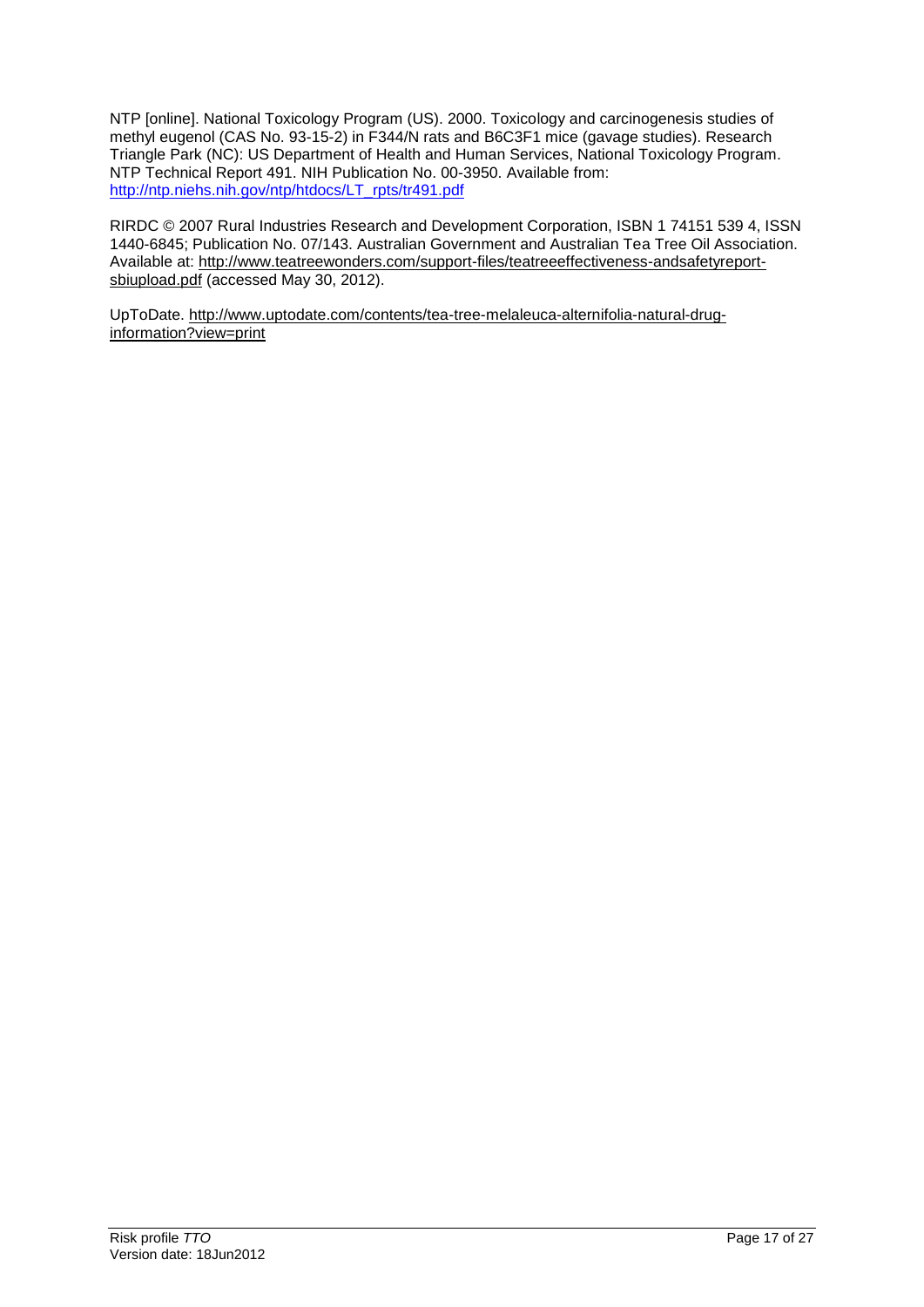## **10. Annexes**

### **Annex 1A:** [Taken from SCCP/1155/2008 (pp. 8)]

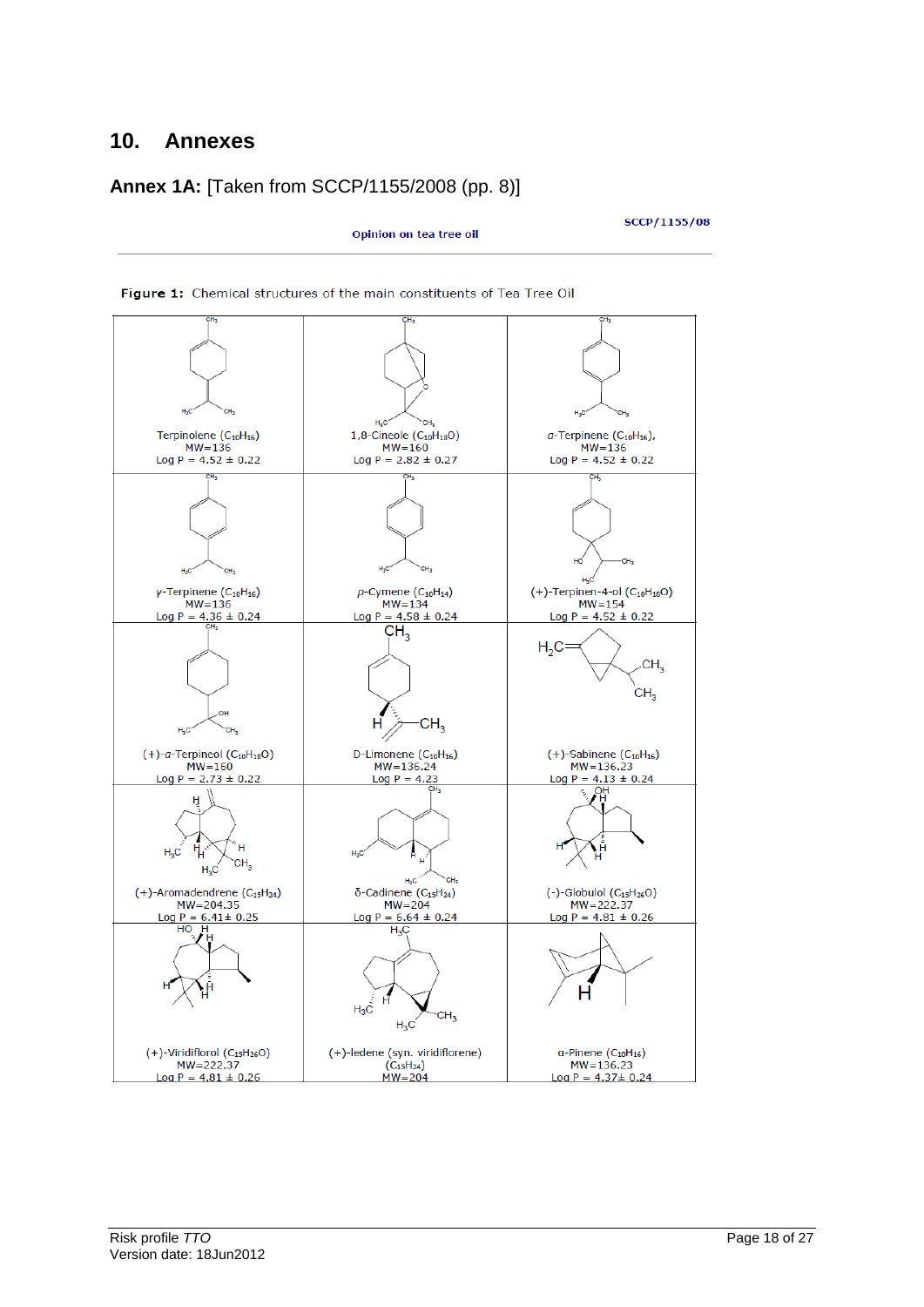### **Annex 1B:** [Taken from SCCP/08438/2004 (pp. 4)]

The International Standard ISO 4730-2004 specifies the major constituents of TTO.

The monoterpenes terpinen-4-ol, α-terpinene, α-terpinene, 1,8-cineole, p-cymene, α-terpineol, αpinene, terpinolenes, limonene and sabinene account for 80 - 90% of the oil.

| Component                | <b>Minimum</b> | <b>Maximum</b> |
|--------------------------|----------------|----------------|
|                          | (%)            | (%)            |
| $\alpha$ -Pinene         |                | 6              |
| Sabinene                 | trace          | 3.5            |
| $\alpha$ -Terpinene      | 5              | 13             |
| Limonene                 | 0.5            | 1.5            |
| p-Cymene                 | 0.5            | 8              |
| 1,8-Cineole (eucalyptol) | trace          | 15             |
| $\gamma$ -Terpinene      | 10             | 28             |
| Terpinolene              | 1.5            | 5              |
| Terpinen-4-ol            | 30             | 48             |
| $\alpha$ -Terpineol      | 1.5            | 8              |
| Aromadendrene            | trace          | 3              |
| Ledene<br>(syn.          | trace          | 3              |
| viridoflorene)           |                |                |
| δ-Cadinene               | trace          | 3              |
| Globulol                 | trace          | 1              |
| Viridiflorol             | trace          |                |

#### Chromatographic profile of Tea Tree Oil according to ISO/FDIS 4730:2004 Table 1: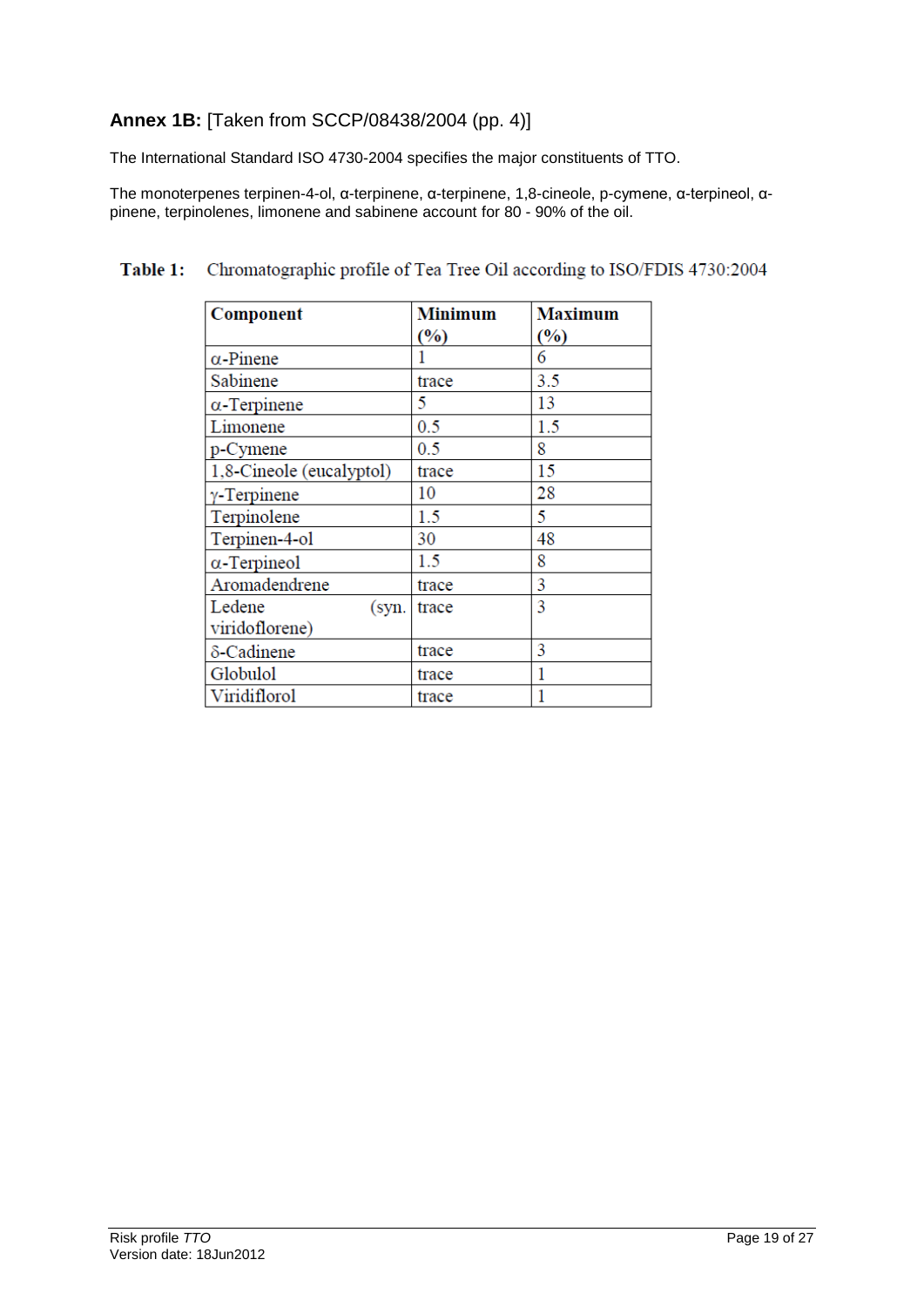## **Annex 2: [Taken from SCCP/1155/2008 (pp. 28)**]

| Source                                  | Dermal<br>absorption<br>$(\mu q/cm^2)$ | <b>Study details</b>                                                                                                           |
|-----------------------------------------|----------------------------------------|--------------------------------------------------------------------------------------------------------------------------------|
| A                                       |                                        | Human epidermal skin in vitro                                                                                                  |
| Cross et al. 2008<br>(Ref. 65, 66)      | a) $213$<br>$b)$ 24.6                  | a) neat Tea Tree Oil<br>b) Tea Tree Oil 20 % ethanolic solution; finite dose (10<br>$ma/cm2$ )<br>24 h exposure                |
| в<br>Reichling et al. 2006<br>(Ref. 69) | 1509                                   | Human epidermal skin in vitro<br>Tea Tree Oil 5 % in an ambiphilic cream<br>Infinite dose conditions, 24 exposure (calculated) |
| C<br>Cal et al. 2006a,b,c<br>Ref. 78-81 | 530                                    | Human skin in vitro<br>Tea Tree Oil 5 % in a hydrogel<br>Infinite dose conditions, 4 h exposure                                |
| D                                       |                                        | Human skin in vivo                                                                                                             |
| Cal et al. 2006d, 2007<br>Ref. 82, 83   | 110 (Stratum<br>corneum only)          | Tea Tree Oil 5 % in a hydrogel<br>Infinite dose conditions, 1 h exposure                                                       |

| Table 3: Overview on dermal absorption studies of Tea Tree Oil, values for terpinen-4-ol |  |  |
|------------------------------------------------------------------------------------------|--|--|
|                                                                                          |  |  |

In the studies with infinite dose conditions (B, C, D) using the same concentration of 5% Tea Tree Oil in water containing formulations, a nearly linear relationship between exposure time and dermal absorption is apparent. In one study (study A) an adequate exposure dose, but no relevant cosmetic formulation was investigated. These studies also demonstrated that the type of formulation has a significant influence on dermal absorption of Tea Tree Oil. Overall, none of the available studies is adequate as a sound basis for assessment of exposure to Tea Tree Oil from cosmetic products.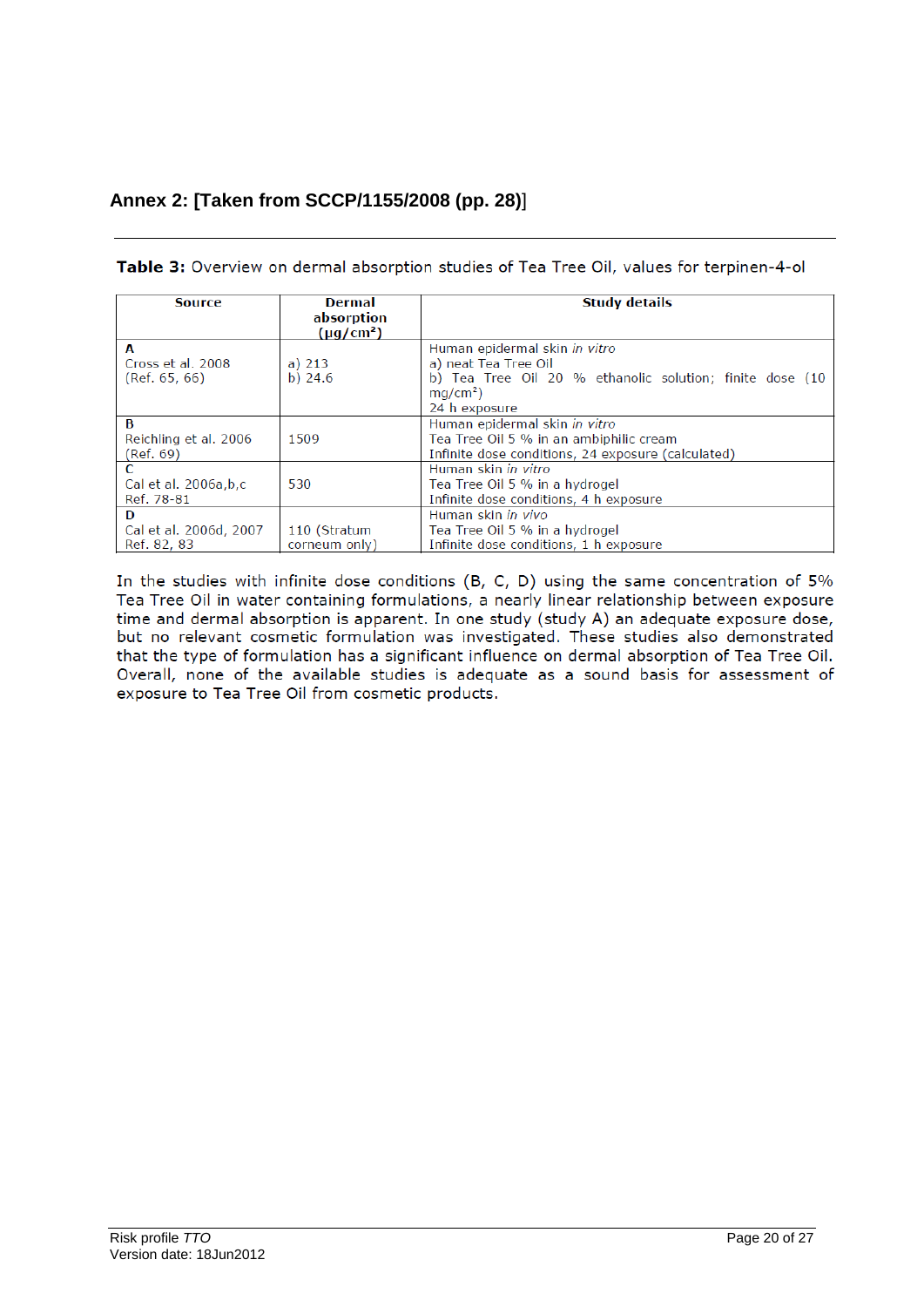### **Annex 3: [Taken from SCCP/1155/2008 (pp. 42)]**

#### $8.2.2.$ Exposure estimation using the percentage of applied substance

The rate of absorption of Tea Tree Oil was measured to be about 3% in the percutaneous absorption study submitted in the current dossier (see reference 65 and 66). The daily exposure was calculated for the various product types. This was adjusted for the skin retention factor according to SCCP Notes of Guidance. Where retention factors were not stipulated by the SCCP, a value of 0.01 was used for rinse-off products and a value of 1 was used for leave-on products. The Table contains the exposure estimates for the various product types. Systemic exposure estimates between 0.0017 and 3.33 mg/kg/day were obtained.

| Use                          | <b>Concentration</b><br>(9/0) | <b>Amount</b><br>applied<br>(mg) | <b>Retention</b><br><b>Factor</b> | <b>Systemic</b><br><b>Exposure Dose</b><br>(mg/kg/day) |
|------------------------------|-------------------------------|----------------------------------|-----------------------------------|--------------------------------------------------------|
| 100% Tea Tree Oil            | 100                           | 200                              |                                   | 3.33                                                   |
| Bath additive                | 15                            | 10,000                           | 0.01                              | 0.25                                                   |
| Cleansing Face Wash          | 0.7                           | 5,000                            | 0.01                              | 0.006                                                  |
| <b>Anti-Dandruff Shampoo</b> | 2.0                           | 8,000                            | 0.01                              | 0.027                                                  |
| Deodorant stick/roller       | 2.5                           | 500                              |                                   | 0.21                                                   |
| Foot Powder                  | 1.0                           | 2,000                            |                                   | 0.33                                                   |
| Foot Spray                   | 2.0                           | 2,000                            |                                   | 0.67                                                   |
| <b>Body Lotion</b>           | 1.25                          | 8,000                            |                                   | 1,67                                                   |
| <b>Hand Wash</b>             | 0.7                           | 3,000                            | 0.01                              | 0.0035                                                 |
| Mouthwash                    | 0.2                           | 10,000                           | 0.1                               | 0.033                                                  |
| Hand wash<br>soap solid      | 2.0                           | 500                              | 0.01                              | 0.0017                                                 |

#### Table: Exposure estimates using the absorption as % of applied dose

### **Comment of the SCCP**

From the table above it can be deduced that following topical application of Tea Tree Oil and Tea Tree Oil containing products percutaneous absorption of some constituents occurs leading to a considerable systemic exposure, especially from neat Tea Tree Oil, body lotion and foot spray/powder.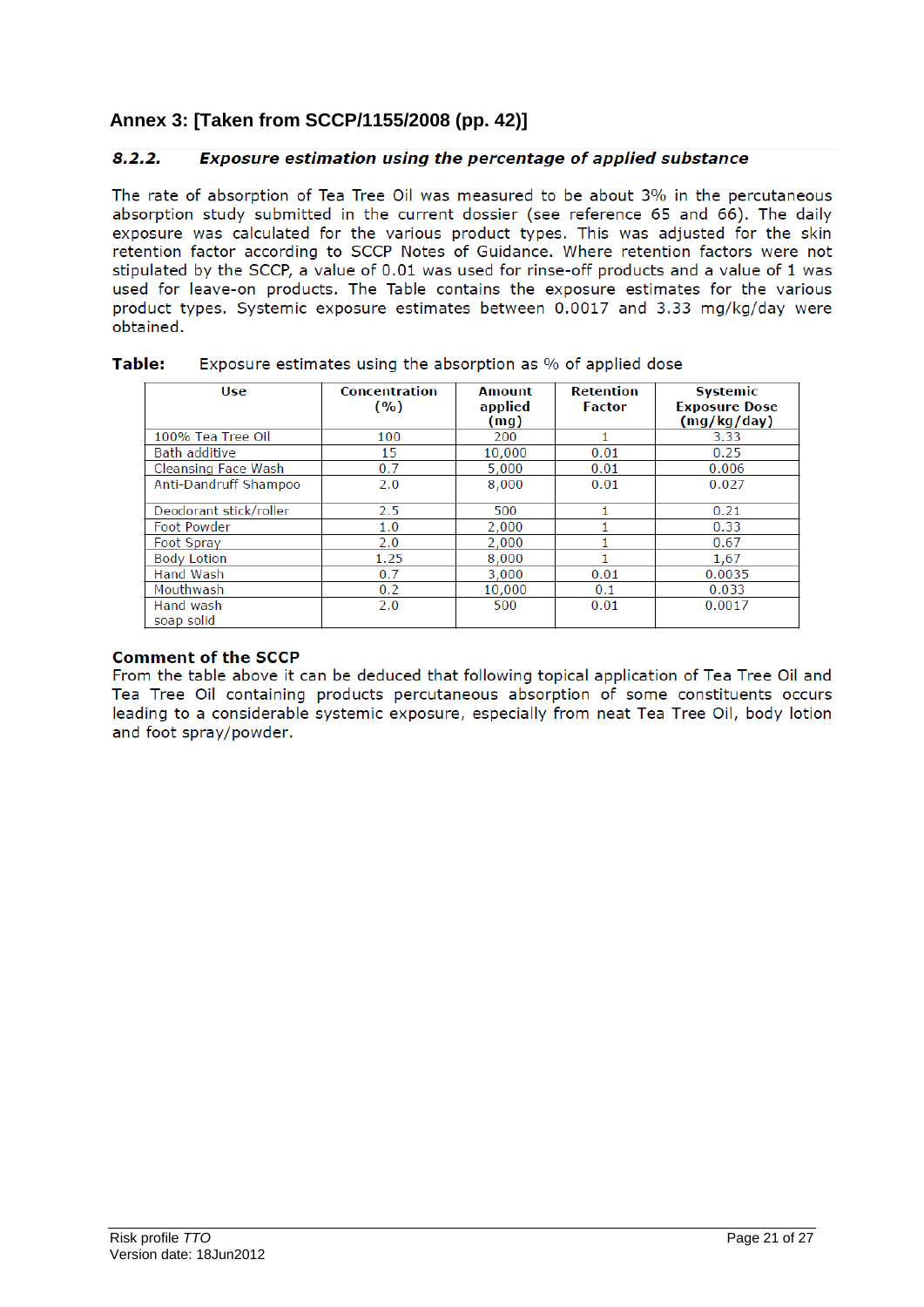### **Annex 4: [Taken from SCCP/1155/2008 (pp. 30)]**

### **NOAELs**

#### Opinion on tea tree oil

**SCCP/1155/08** 

#### Comment of the SCCP

No repeated dose toxicity study with Tea Tree Oil itself was performed. However, data and read-across considerations were provided regarding the systemic toxicity of some constituents or related compounds. There are 8 major constituents of Tea Tree Oil with a maximum content of 5% and more are: terpinen-4-ol (max. 48%), y-terpinene (max. 28%), 1,8-cineole (eucalyptol, max. 15%), a-terpinene (max. 13%), p-cymene (max. 8 %), a-terpineol (max. 8%), a-pinene (max. 6%) and terpinolene (max. 5%). For these constituents, the following NOAELS were established or estimated:

| <b>Compound</b>             | <b>Max. Content in TTO</b><br>(%) | <b>Established or Estimated NOAEL</b><br>(mg/kg bw/day) |
|-----------------------------|-----------------------------------|---------------------------------------------------------|
| Terpinen-4-ol               | 48                                | 400                                                     |
| 1,8-Cineole<br>(eucalyptol) | 15                                | 300                                                     |
| a-Terpinene                 | 13                                | 60                                                      |
| Cumene /<br>p-Cymene        | 8                                 | 75                                                      |
| a-Terpineol                 | 8                                 | 500                                                     |
| g-Pinene                    | 6                                 | 250                                                     |
| Terpinolene                 | 5                                 | no data                                                 |
| y-Terpinene                 | 28                                | no data                                                 |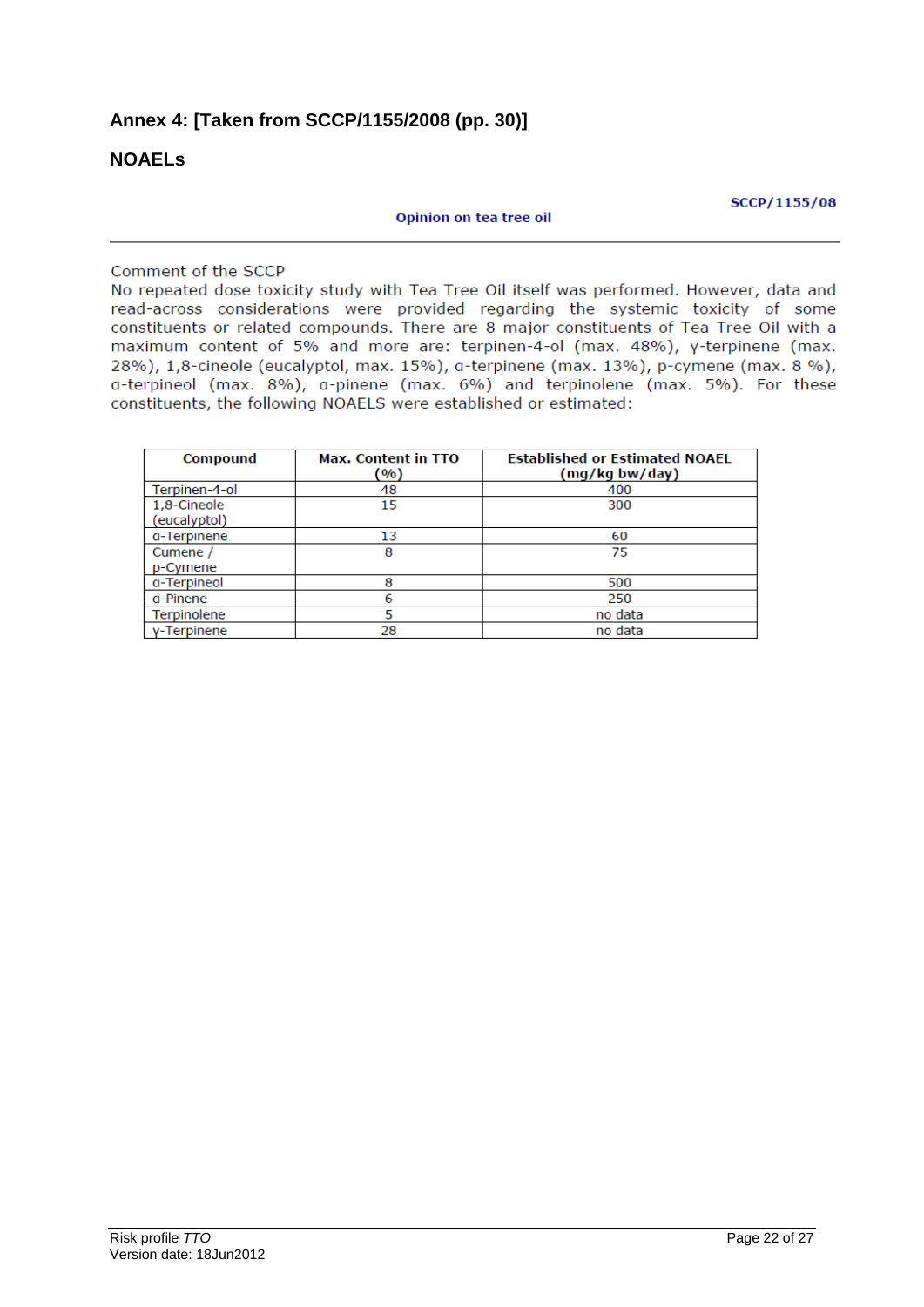### **Annex 5:**

**Toxicity** 

| Organism | Test<br>Type | <b>Route</b> | Reported<br><b>Dose</b><br>(Normalized<br>Dose) | <b>Effect</b>                                                                                                                                                                                                                             | <b>Source</b>                                                                               |
|----------|--------------|--------------|-------------------------------------------------|-------------------------------------------------------------------------------------------------------------------------------------------------------------------------------------------------------------------------------------------|---------------------------------------------------------------------------------------------|
| child    | TDI o        | oral         | 500uL/kg (0.5mL/kg)                             | BEHAVIORAL: "HALLUCINATIONS.<br><b>DISTORTED PERCEPTIONS"</b><br><b>BEHAVIORAL: ATAXIA</b>                                                                                                                                                | Journal of Toxicology,<br>Clinical Toxicology, Vol.<br>32, Pg. 461, 1994.<br>Link to PubMed |
| child    | TDLo         | oral         | 500uL/kg (0.5mL/kg)                             | BEHAVIORAL: SLEEP<br>BEHAVIORAL: ATAXIA                                                                                                                                                                                                   | Veterinary and Human<br>Toxicology. Vol. 37, Pg.<br>557, 1995.<br>Link to PubMed            |
| man      | TDLo         | oral         | 21uL/kg<br>$(0.021 \text{mL/kg})$               | <b>BLOOD: CHANGES IN CELL COUNT</b><br>(UNSPECIFIED)<br>SKIN AND APPENDAGES (SKIN):<br>"DERMATITIS, ALLERGIC: AFTER<br><b>SYSTEMIC EXPOSURE"</b><br>SKIN AND APPENDAGES (SKIN):<br>"DERMATITIS, OTHER: AFTER<br><b>SYSTEMIC EXPOSURE"</b> | Medical Journal of<br>Australia. Vol. 159, Pg.<br>830, 1993.                                |
| rabbit   | LDLo.        | skin         | 5gm/kg (5000mg/kg)                              |                                                                                                                                                                                                                                           | <b>Food and Chemical</b><br>Toxicology. Vol. 26, Pg.<br>407.1988.                           |
| rat      | <b>LD50</b>  | oral         | 1900mg/kg<br>(1900mg/kg)                        |                                                                                                                                                                                                                                           | <b>Food and Chemical</b><br>Toxicology. Vol. 26, Pg.<br>407.1988.                           |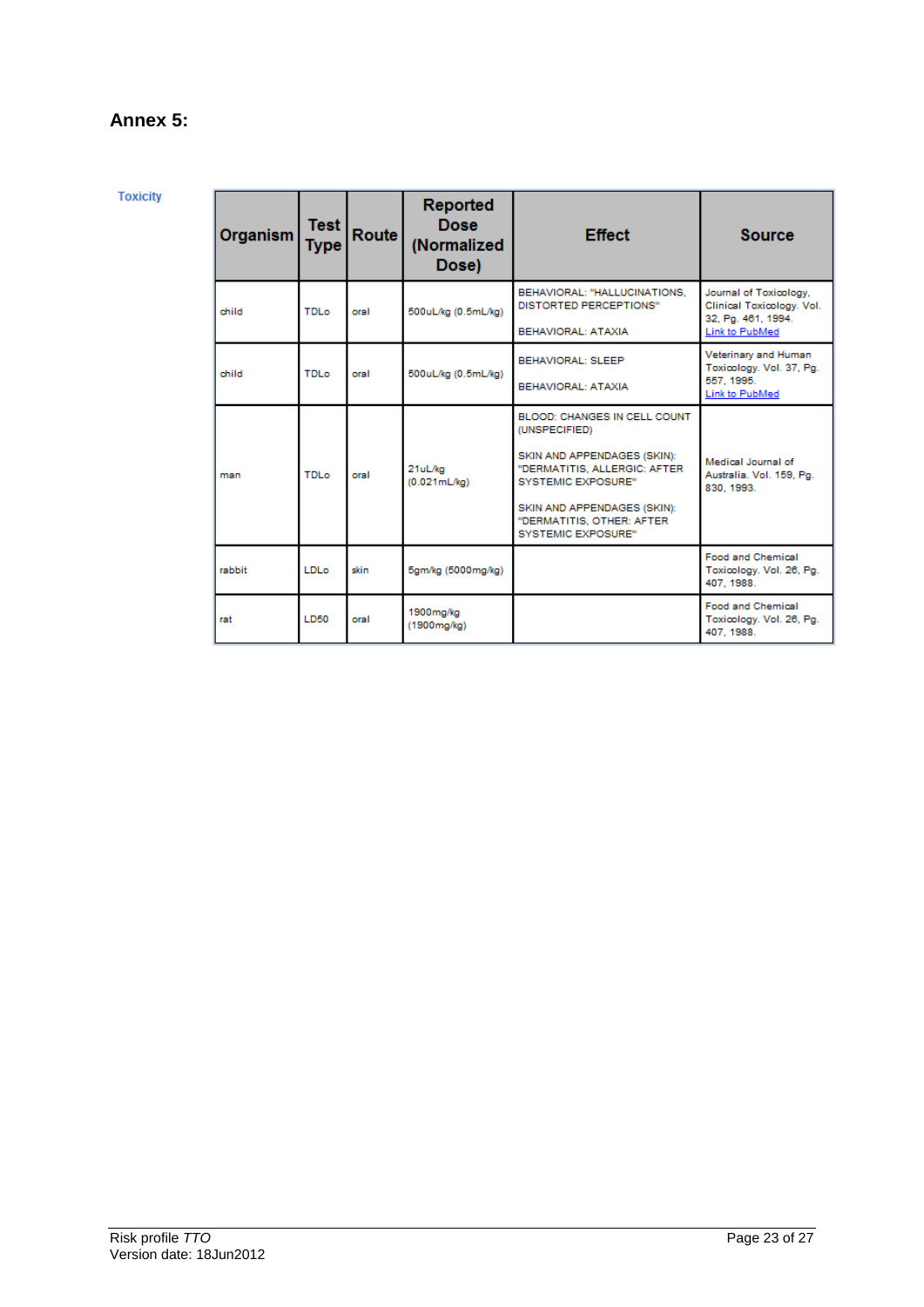### **Annex 6: Nomenclature /CAS # (CosIng).**

|   |                                                                                         | <b>Total: 7</b>                            |
|---|-----------------------------------------------------------------------------------------|--------------------------------------------|
| # | <b>INCI Name/Substance Name</b>                                                         | <b>Restriction/</b><br>Annex-<br>Part-Ref# |
|   | 1. MELALEUCA ALTERNIFOLIA FLOWER/LEAF/STEM EXTRACT                                      |                                            |
|   | 2. MELALEUCA ALTERNIFOLIA LEAF                                                          |                                            |
|   | 3. MELALEUCA ALTERNIFOLIA LEAF EXTRACT                                                  |                                            |
|   | 4. MELALEUCA ALTERNIFOLIA LEAF OIL                                                      |                                            |
|   | 5. MELALEUCA ALTERNIFOLIA LEAF POWDER                                                   |                                            |
|   | 6. MELALEUCA ALTERNIFOLIA LEAF WATER                                                    |                                            |
|   | 7. MELALEUCA ALTERNIFOLIA LEAF/ROSMARINUS OFFICINALIS LEAF/THYMUS VULGARIS LEAF EXTRACT |                                            |
|   |                                                                                         | <b>Total: 7</b>                            |

### Ingredient: MELALEUCA ALTERNIFOLIA FLOWER/LEAF/STEM EXTRACT

**INCI Name** MELALEUCA ALTERNIFOLIA FLOWER/LEAF/STEM EXTRACT **Description** Melaleuca Alternifolia Flower/Leaf/Stem Extract is an extract of the leaves, flowers and stems of the Tea Tree, Melaleuca alternifolia, Myrtaceae **INN Name** Ph. Eur. Name  $CAS#$ 85085-48-9 285-377-1 EINECS/ELINCS# Chemical/IUPAC Name **Cosmetic Restriction** Other Restriction(s) **Functions** • SKIN CONDITIONING **SCCS opinions** Identified INGREDIENTS or<br>substances e.g. **Current Version**  $v.2$ Other Versions  $v.1$ 

### Ingredient: MELALEUCA ALTERNIFOLIA LEAF

**Cosmetics Directive (v.1)** 

**Cosmetics Directive (v.1)** 

| <b>INCI Name</b>                                    | MELALEUCA ALTERNIFOLIA LEAF                                                                                                       |
|-----------------------------------------------------|-----------------------------------------------------------------------------------------------------------------------------------|
| <b>Description</b>                                  | Melaleuca Alternifolia Leaf is the plant material obtained from the cut leaves of the Tea Tree, Melaleuca alternifolia, Myrtaceae |
| <b>INN Name</b>                                     |                                                                                                                                   |
| Ph. Eur. Name                                       |                                                                                                                                   |
| CAS#                                                | 85085-48-9                                                                                                                        |
| <b>EINECS/ELINCS#</b>                               | 285-377-1                                                                                                                         |
| <b>Chemical/IUPAC Name</b>                          |                                                                                                                                   |
| <b>Cosmetic Restriction</b>                         |                                                                                                                                   |
| <b>Other Restriction(s)</b>                         |                                                                                                                                   |
| <b>Functions</b>                                    | • ABRASIVE<br>• SKIN CONDITIONING                                                                                                 |
| <b>SCCS opinions</b>                                |                                                                                                                                   |
| <b>Identified INGREDIENTS or</b><br>substances e.g. |                                                                                                                                   |
|                                                     |                                                                                                                                   |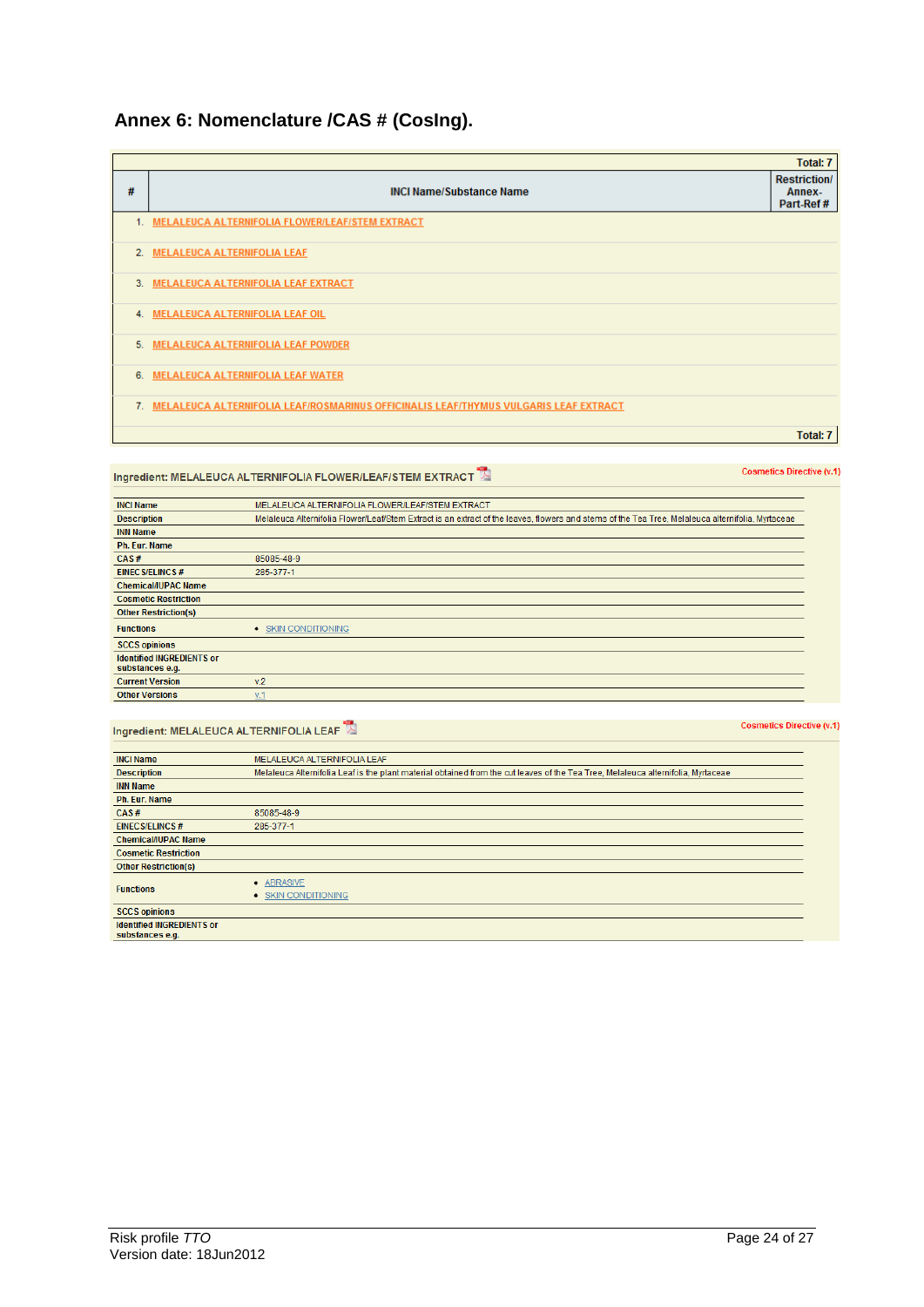Version date: 18Jun2012

### Ingredient: MELALEUCA ALTERNIFOLIA LEAF EXTRACT

| <b>INCI Name</b>                                    | MELALEUCA ALTERNIFOLIA LEAF EXTRACT                                                                                   |
|-----------------------------------------------------|-----------------------------------------------------------------------------------------------------------------------|
| <b>Description</b>                                  | Melaleuca Alternifolia Leaf Extract is is an extract of the leaves of the Tea Tree, Melaleuca alternifolia, Myrtaceae |
| <b>INN Name</b>                                     |                                                                                                                       |
| Ph. Eur. Name                                       |                                                                                                                       |
| CAS#                                                | 85085-48-9                                                                                                            |
| <b>EINECS/ELINCS#</b>                               | 285-377-1                                                                                                             |
| <b>Chemical/IUPAC Name</b>                          |                                                                                                                       |
| <b>Cosmetic Restriction</b>                         |                                                                                                                       |
| <b>Other Restriction(s)</b>                         |                                                                                                                       |
| <b>Functions</b>                                    | • PERFUMING<br>• SKIN CONDITIONING                                                                                    |
| <b>SCCS opinions</b>                                |                                                                                                                       |
| <b>Identified INGREDIENTS or</b><br>substances e.g. |                                                                                                                       |

### Ingredient: MELALEUCA ALTERNIFOLIA LEAF OIL

| <b>INCI Name</b>                                   | MELALEUCA ALTERNIFOLIA LEAF OIL                                                                                         |
|----------------------------------------------------|-------------------------------------------------------------------------------------------------------------------------|
| <b>Description</b>                                 | Melaleuca Alternifolia Leaf Oil is the oil distilled from the leaves of the Tea Tree, Melaleuca alternifolia, Myrtaceae |
| <b>INN Name</b>                                    |                                                                                                                         |
| <b>Ph. Eur. Name</b>                               |                                                                                                                         |
| CAS#                                               | 85085-48-9 / 8022-72-8 / 68647-73-4                                                                                     |
| <b>EINECS/ELINCS#</b>                              | $285 - 377 - 11 - 1$                                                                                                    |
| <b>Chemical/IUPAC Name</b>                         |                                                                                                                         |
| <b>Cosmetic Restriction</b>                        |                                                                                                                         |
| <b>Other Restriction(s)</b>                        |                                                                                                                         |
| <b>Functions</b>                                   | • ANTIOXIDANT<br>• PERFUMING                                                                                            |
| <b>SCCS opinions</b>                               | • 0843/04 - Opinion on Tea Tree Oil<br>• 1155/08 - Opinion on Tea Tree Oil                                              |
| <b>Identified INGREDIENTS or</b><br>eubetancos o a |                                                                                                                         |

#### Ingredient: MELALEUCA ALTERNIFOLIA LEAF POWDER

| <b>INCI Name</b>                                    | MELALEUCA ALTERNIFOLIA LEAF POWDER                                                                                           |
|-----------------------------------------------------|------------------------------------------------------------------------------------------------------------------------------|
| <b>Description</b>                                  | Melaleuca Alternifolia Leaf Powder is the powder obtained from the leaves of the Tea Tree, Melaleuca alternifolia, Myrtaceae |
| <b>INN Name</b>                                     |                                                                                                                              |
| Ph. Eur. Name                                       |                                                                                                                              |
| CAS#                                                | 85085-48-9                                                                                                                   |
| <b>EINECS/ELINCS#</b>                               | 285-377-1                                                                                                                    |
| <b>Chemical/IUPAC Name</b>                          |                                                                                                                              |
| <b>Cosmetic Restriction</b>                         |                                                                                                                              |
| <b>Other Restriction(s)</b>                         |                                                                                                                              |
| <b>Functions</b>                                    | ABRASIVE<br>$\bullet$                                                                                                        |
| <b>SCCS opinions</b>                                |                                                                                                                              |
| <b>Identified INGREDIENTS or</b><br>substances e.g. |                                                                                                                              |

#### Ingredient: MELALEUCA ALTERNIFOLIA LEAF WATER

**INCI Name** MELALEUCA ALTERNIFOLIA LEAF WATER Melaleuca Alternifolia Leaf Water is an aqueous solution of the steam distillates obtained from the leaves of the Tea Tree, Melaleuca **Description** alternifolia, Myrtaceae **INN Name** Ph. Eur. Name 85085-48-9  $CAS#$ EINECS/ELINCS# 285-377-1 **Chemical/IUPAC Name Cosmetic Restriction** Other Restriction(s) · ANTIMICROBIAL · ANTISEBORRHOEIC **Functions** · ASTRINGENT  $\bullet$  TONIC **SCCS opinions** Identified INGREDIENTS or<br>substances e.g.

**Cosmetics Directive (v.1)** 

**Cosmetics Directive (v.1)** 

**Cosmetics Directive (v.1)** 

### **Cosmetics Directive (v.1)**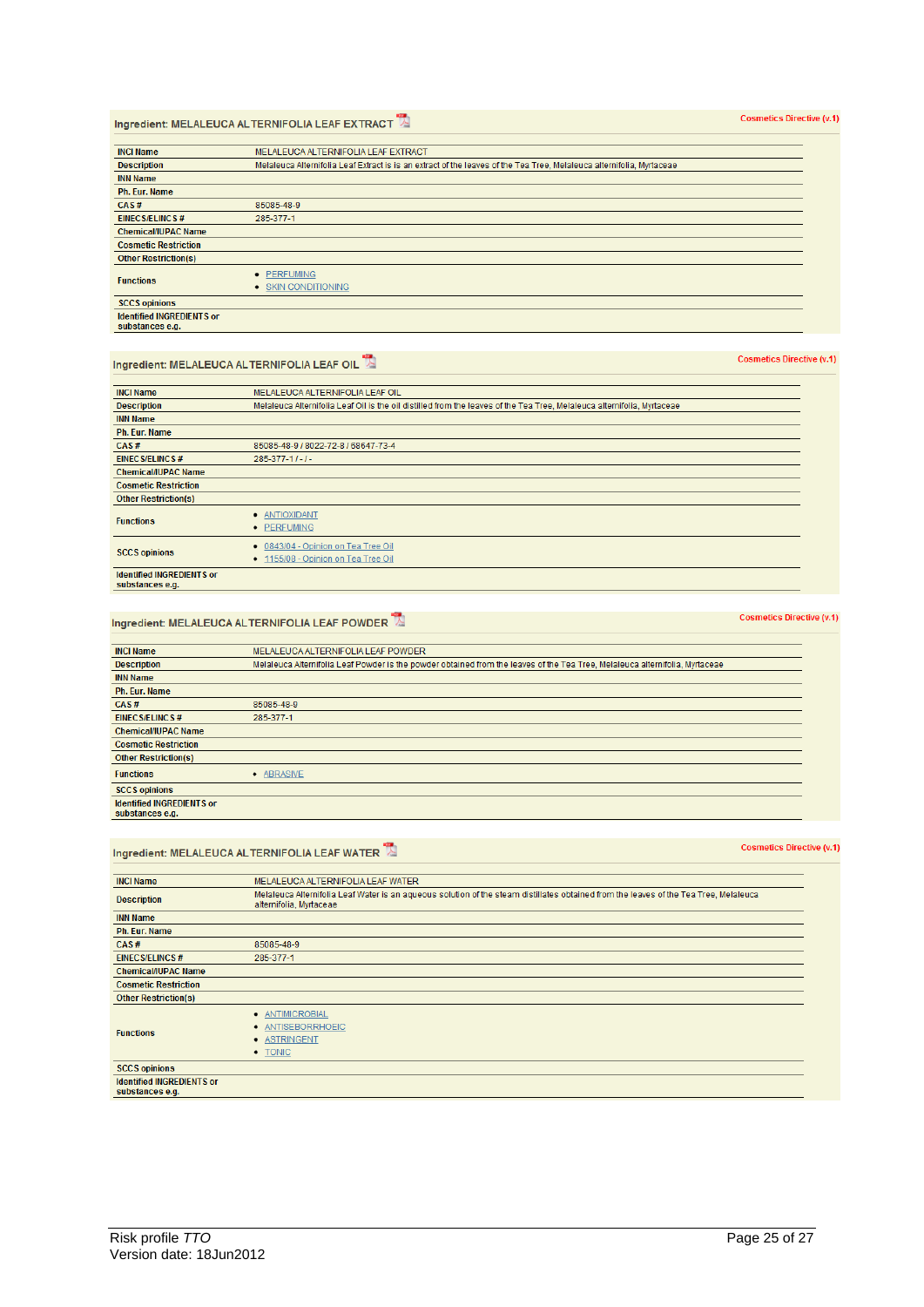### Ingredient: MELALEUCA ALTERNIFOLIA LEAF/ROSMARINUS OFFICINALIS LEAF/THYMUS VULGARIS LEAF EXTRACT<sup>T</sup>A Cosmetics Directive (V.1)

| <b>INCI Name</b>                 | MELALEUCA ALTERNIFOLIA LEAF/ROSMARINUS OFFICINALIS LEAF/THYMUS VULGARIS LEAF EXTRACT                                                                                                       |
|----------------------------------|--------------------------------------------------------------------------------------------------------------------------------------------------------------------------------------------|
| <b>Description</b>               | Melaleuca Alternifolia Leaf/Rosmarinus Officinalis Leaf/Thymus Vulgaris Leaf Extract is the extract of the leaves of Melaleuca alternifolia,<br>Rosmarinus officinalis and Thymus vulgaris |
| <b>INN Name</b>                  |                                                                                                                                                                                            |
| Ph. Eur. Name                    |                                                                                                                                                                                            |
| CAS#                             |                                                                                                                                                                                            |
| <b>EINECS/ELINCS#</b>            |                                                                                                                                                                                            |
| <b>Chemical/IUPAC Name</b>       |                                                                                                                                                                                            |
| <b>Cosmetic Restriction</b>      |                                                                                                                                                                                            |
| <b>Other Restriction(s)</b>      |                                                                                                                                                                                            |
| <b>Functions</b>                 | • SKIN CONDITIONING                                                                                                                                                                        |
| <b>SCCS opinions</b>             |                                                                                                                                                                                            |
| <b>Identified INGREDIENTS or</b> |                                                                                                                                                                                            |
| substances e.g.                  |                                                                                                                                                                                            |